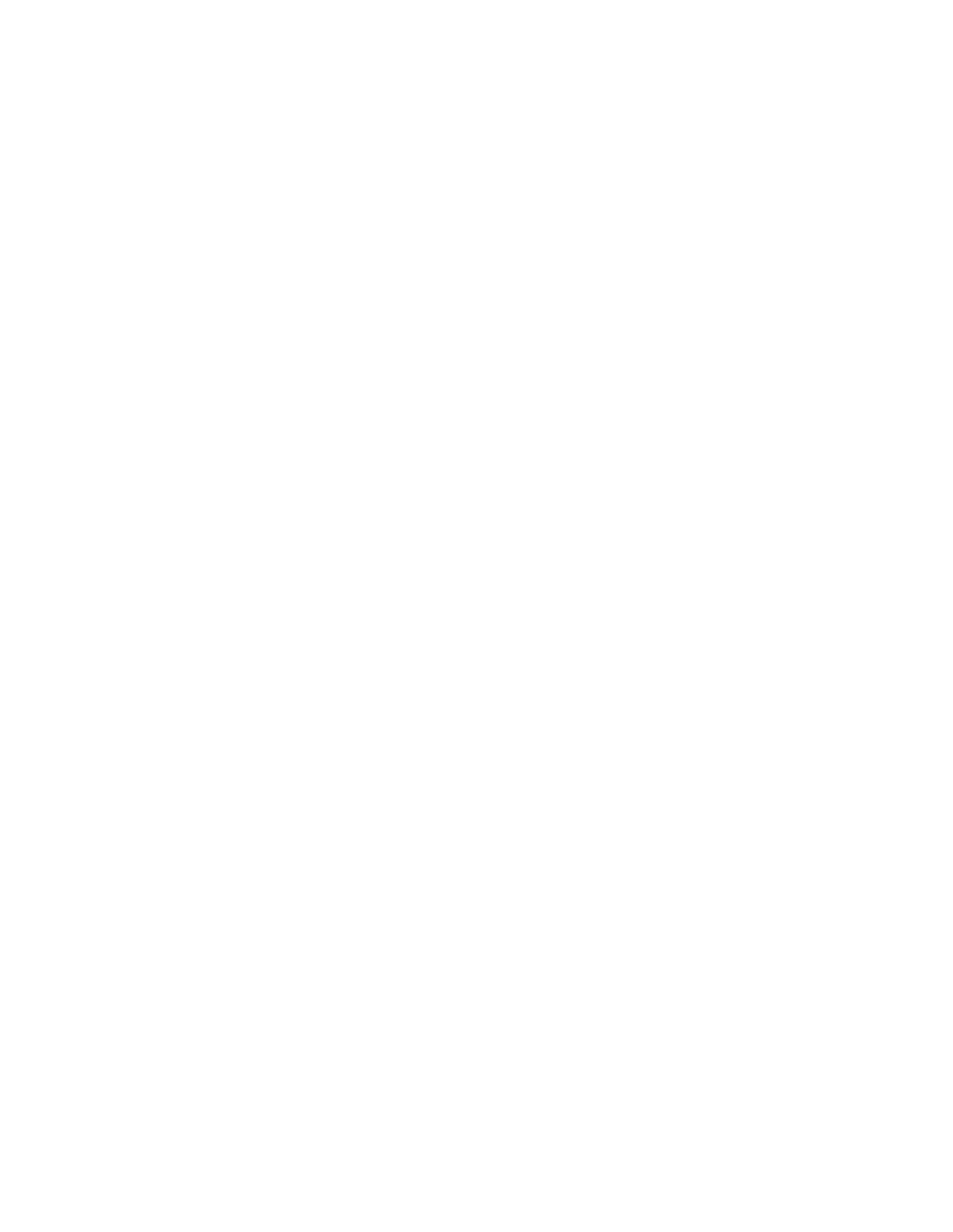

## Getting Started

An Introduction to mission planning Why do we need to make a plan? What is mission planning?

### **Gather**

Forming a planning team Organizing the planning team's work Resources for mission planning Books for mission planning teams

### Gifts

Mission planning begins with listening Listening to God Biblical sources for the faith practices Listening to the church The constitution of the ELCA The constitution of your congregation Living out the baptismal covenant The bishop's vision for the synod Listening to the community Community outreach Conversations with our neighbors Connecting to listen, listening to connect

### Goals

Asset mapping Faith practice conversations

### Guide

Writing and submitting a mission plan A written mission plan's content An example of a written mission plan

# Go

Plans in action: God's work. Our hands.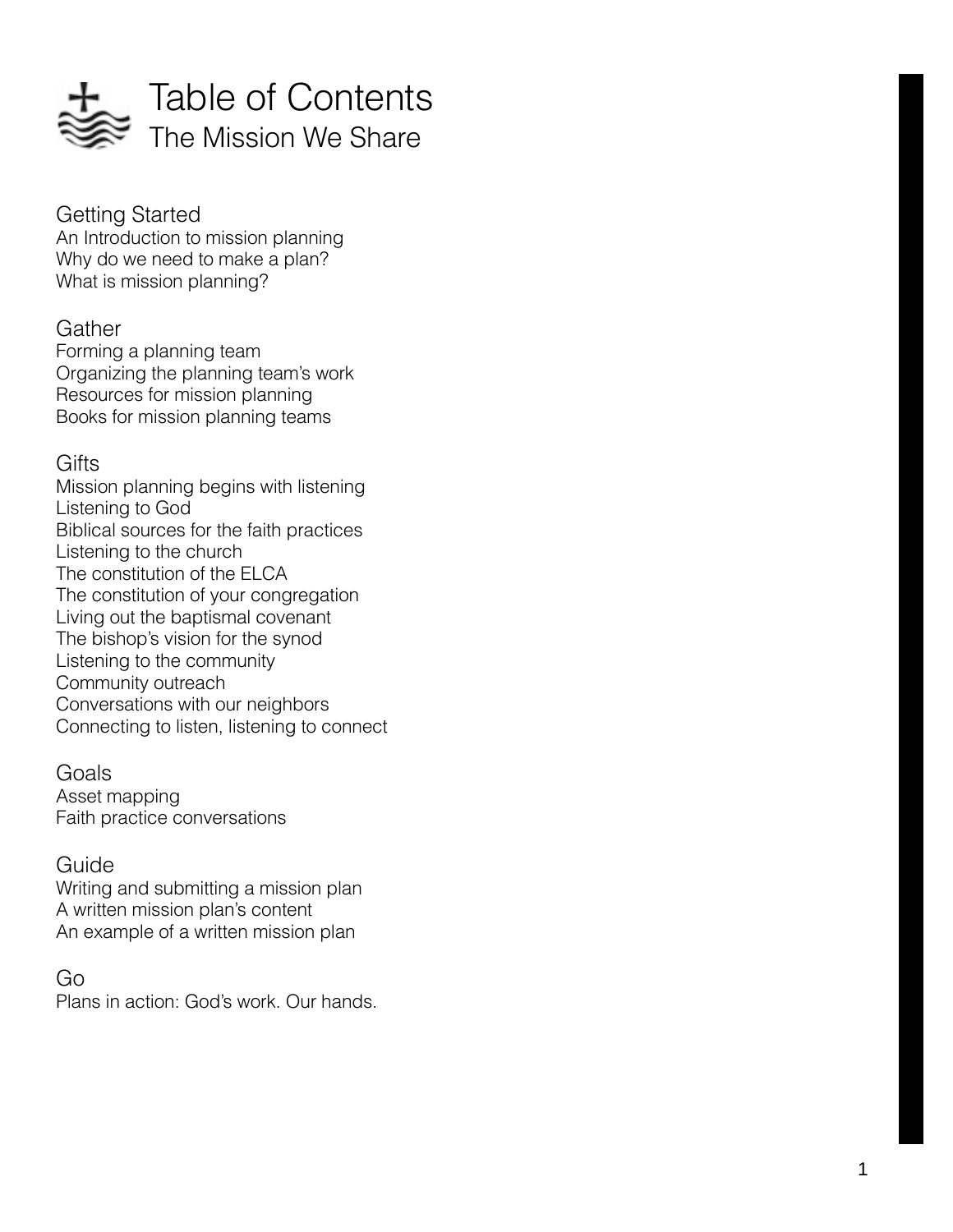

The word *mission* is used in a variety of ways in the church. We talk about mission statements, mission support, mission investment, and a mission field. We have missionaries, partners in mission, and missional leaders. It can be a little confusing.

What do we mean by *mission*?

When we talk about mission, we're talking about God's work. We believe God has work to do in this world: the gospel work of Jesus. In baptism, God has called each of us to share in this mission, to be co-workers in the gospel. In our baptismal liturgy, the newly baptized are welcomed into the church by the assembly with these words: "We welcome you into the body of Christ and into the mission we share: join us in giving thanks and praise to God and bearing God's creative and redeeming word to all the world" *(Evangelical Lutheran Worship, page 231)*.

The mission we share is our common calling as baptized Christians. It is our work together as God's people: to worship God, and to be God's witnesses to the good news of Jesus in all the world in our words and in our deeds, starting in our own homes, churches, and communities. Mission planning is the process of figuring out just what that means and what that might look like as we discern God's call.

Our bishop has challenged each congregation of the Northeastern Minnesota Synod to prepare and submit a mission plan by 2020. We have developed this resource to introduce you to the work of mission planning and to help you and your congregation in this process of identifying your local mission. We hope it will help you to organize your energy and resources around the important calling of worship and work.

Welcome to *the mission we share*.

Pastor John Dietz *Assistant to the Bishop Director for Evangelical Mission*



God's work. Our hands.

 $\Theta$ welcome you into the body of Christ and into **THE MISSION** WE SHARE.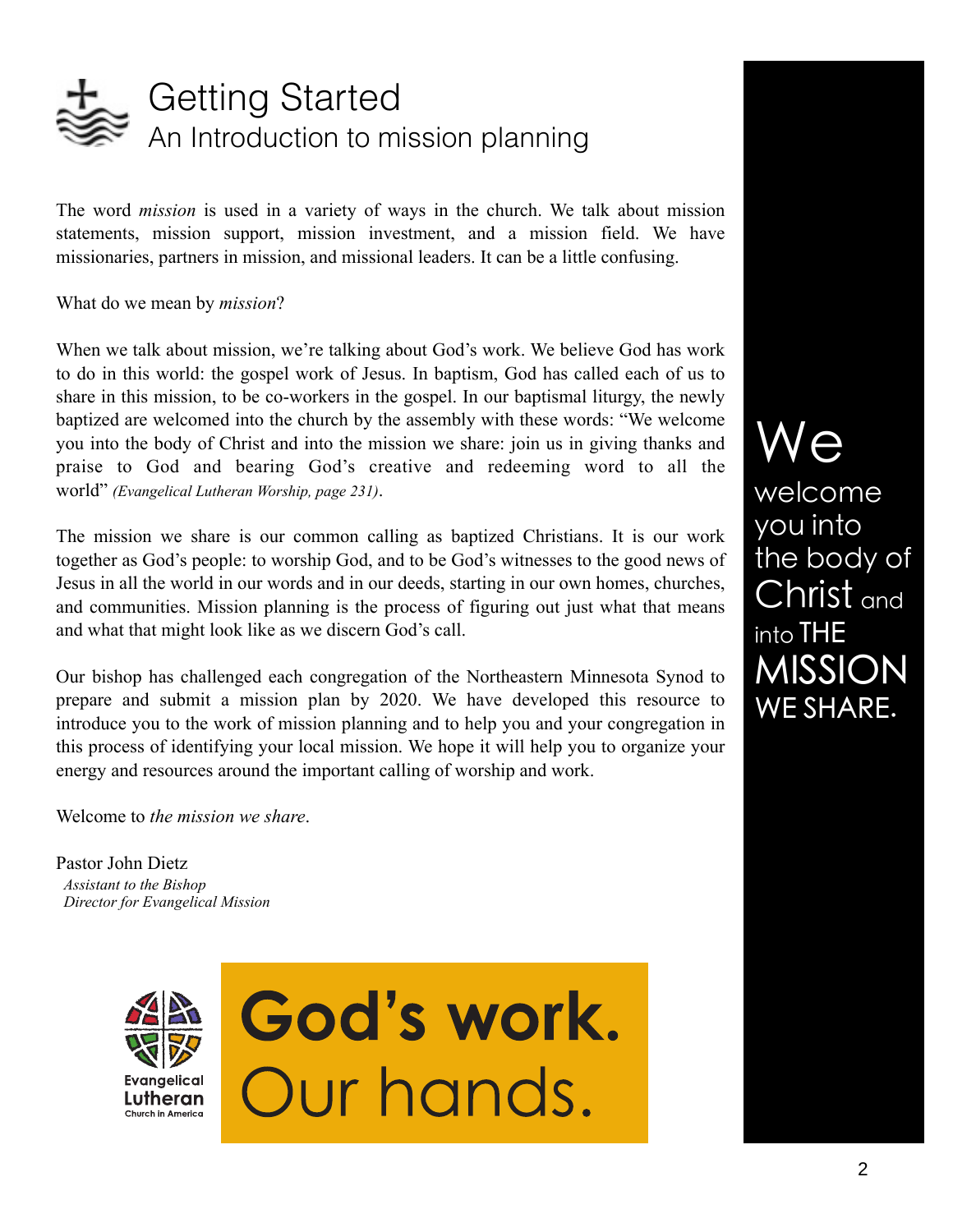

Trend reports and statistics describe what many of us can plainly see happening in our own communities, congregations, and families. Both church membership and worship attendance are declining.

More and more once-active members are choosing to "quit" church (the "dones"). It is not unusual for many of our friends and family members to be "spiritual but not religious," or to claim no religious affiliation at all (the "nones"). Nearly one-in-five U.S. adults were raised as Christians or members of some other religion, but now say they have no religious affiliation.

Sundays compete with (and often lose out to) other events or pursuits. Attending worship once every six or eight weeks is fairly common even for many self-described "active" members. Using a broad definition of church attendance, classifying a regular attendee as someone who shows up at least three out of every eight Sundays, still only 24 percent of Americans would fit this category.

It's not as if things were going along smoothly and then all of a sudden everything changed. Over time, little changes in our priorities, our values, and our expectations (of the members and of the church) came on gradually, but forcefully. And in the face of these changes, congregations across this nation and in every denomination have experienced a major shift in reality.

Many have begun closing their doors or are seeking out others to partner with in order to keep their doors open. Congregations are struggling to call a pastor, maintain their building and offer worship and some pastoral care for the members they have retained. We know this hospice chaplaincy model is discouraging to the members and leaders in these circumstances, and in the end, does not really address the changes or the challenges many of us face.

There are pastors and church leaders who are looking for ways to inspire hope and ignite change in their communities. They are asking not only how they can reverse or prevent the decline of their own congregations, but how they can be part of the renewal of the whole church. Synod bishops are encouraging congregations to make intentional plans to be partners in the mission we share. We are aware of the shift in reality, and are choosing to see it as an opportunity to strengthen our witness in the world. As people of faith in the resurrected Christ, we believe the church can rise up to the challenge of renewal. Creating a mission plan for the congregation will help us in this work.

"It used to be a cultural expectation to say you were going to church. We didn't have to do anything. We could just sort of coast. But we're not part of the establishment anymore. The rug has been pulled out under us."

> *Presiding Bishop Elizabeth Eaton*

The number of people who say they are Christian in the United States is shrinking, while Americans who claim no faith group is increasing rapidly. A full 23% no longer list a religious affiliation.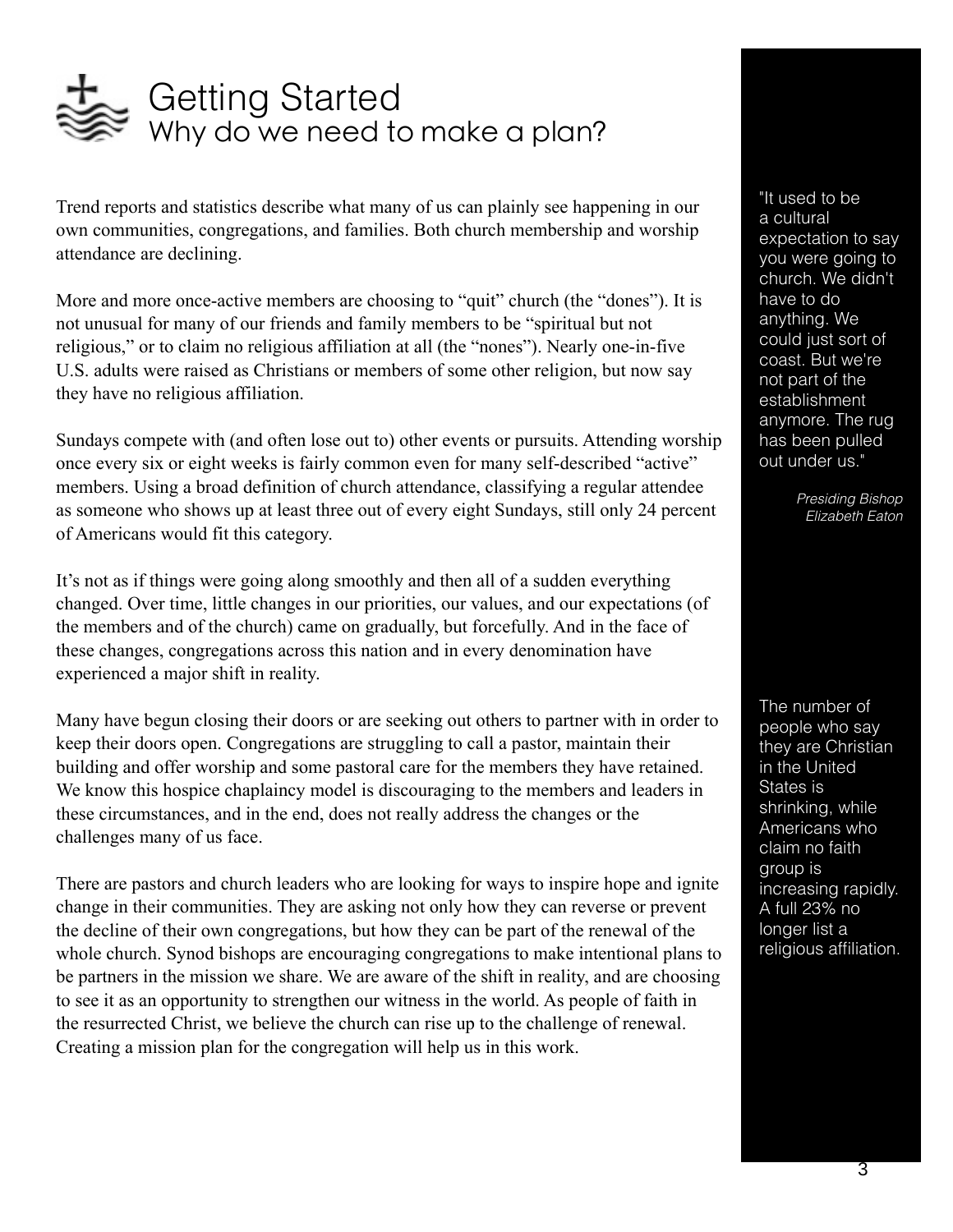

Mission planning is the process of discovering and defining how your congregation is already participating in God's work in the world in your very specific context - and how it may participate more intentionally and effectively in the future.

Congregations are invited to identify their gifts and discern how best to develop them in order to strengthen their commitment to God's mission. This process may lead to a clearer understanding of the congregation's purpose in the community. It may help the congregation develop new or transform already existing ministries. The planning process should lead you to form new cooperative relationships, not only within the congregation, but with the surrounding neighborhood.

A mission plan is the outcome of that process. It is a written document in which the congregation is able to articulate specific goals related to ministries, events, or characteristics or values they are committed to learning about, developing, and strengthening.

Mission plans should also lay out anticipated outcomes, criteria for evaluation, and the expectations of the congregation, committees, and staff to accomplish the goals. The mission plan may be very specific regarding budget, timelines, intended audiences, or it may be a more general guiding document. However detailed, the written plan will guide the congregation and help to keep it focused on its goals in an intentional way.

Each congregation of this church will, by definition, carry out many of the same ministries. But how they do so - given their own demographic, financial, and geographic circumstances - will be unique in every case. Just as there is no one way to do mission planning, there is no one way to write or use a mission plan. Each congregation will produce a plan that makes sense for the people in their context. The most important piece of the mission plan is that it helps the people of God to go into the world, doing God's work.



**GIFTS** 

**GATHER** 

GOALS



# **Evangelical Lutheran Church in America** God's work, Our hands,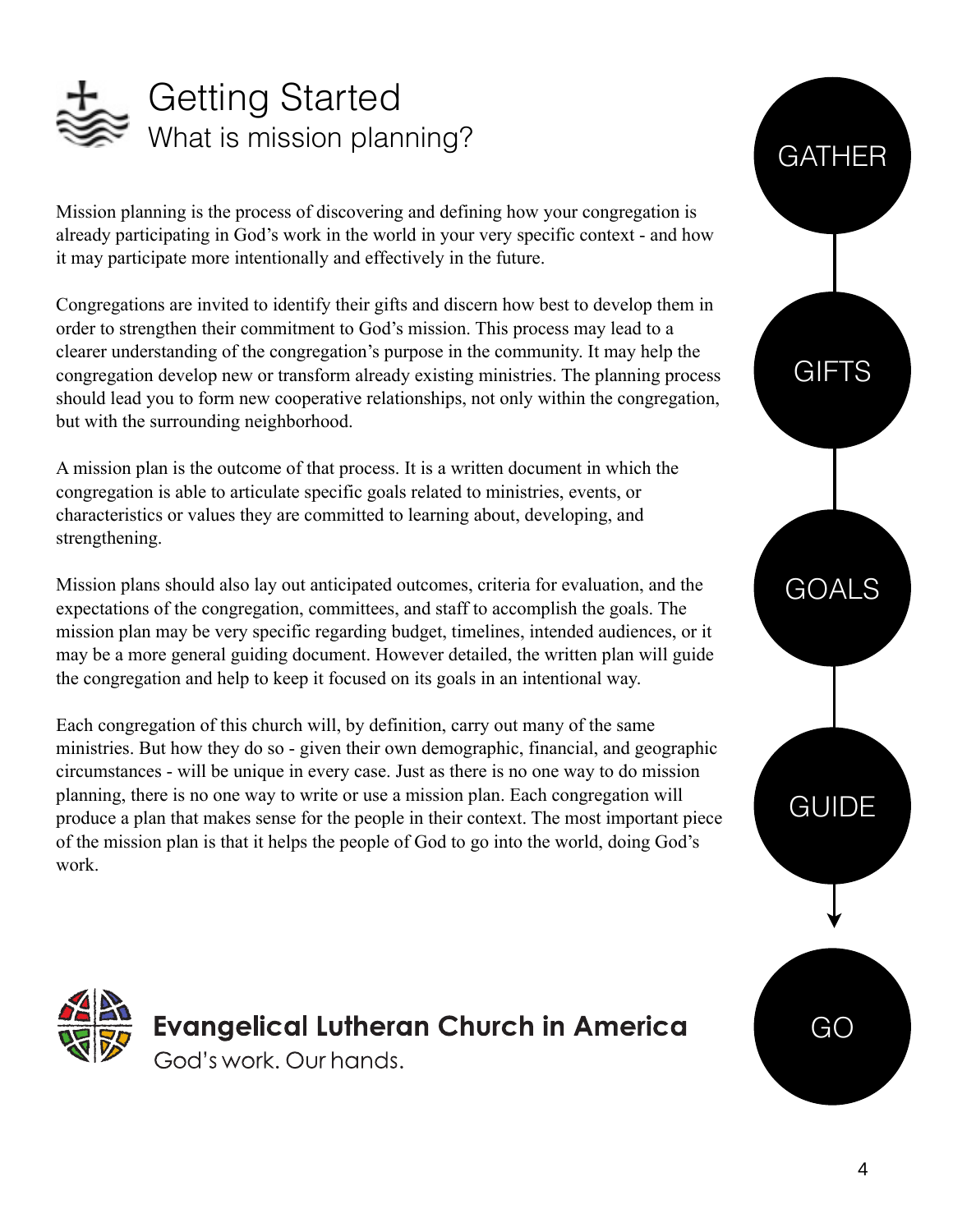

As you begin the work of mission planning, your congregation will want to gather together a dedicated mission planning team. This group of people should reflect the diversity of the congregation in interests, age, gender, and station in life. Following are some suggestions for your congregation to use as you consider gathering a planning team of your own.

Your pastor and other leaders in the congregation should be intentional about organizing and developing this mission planning team. Ideally, a team would include eight to twelve people from a broad cross-section of the congregation. Consider who should be involved: a good mix of men and women, youth and young adults with new ideas, committed parents of students, faithful single people, middle aged and older members who bring wisdom of experience, members of various committees and groups in the parish like the parish choir, Women of the ELCA, the property committee, etc..

The pastor and other council members should select a core group for the planning team, helping to choose some of their key leaders. Specifically, a planning team should have a chairperson and a secretary. The chairperson will help facilitate the conversations and keep the team's work progressing, calling meetings and encouraging the members in their work. The secretary will be responsible for recording the minutes of the team's meetings. The secretary may also be helpful in reporting information to the team and to the congregation council. Perhaps your team will choose co-chairs, a recording secretary, and a liaison to the council. You will form the team that works for your congregation.

The pastor and congregational leaders who develop the team may want to appoint up to two-thirds of the members, allowing for another third of the team to be filled by interested volunteers from the congregation. Some communities may appreciate being able to select their planning team members by vote, much like they choose their congregation council members. However the team is formed, the congregation should be assured that, while the team is made up of a relatively small group and not everyone can serve on it, certainly everyone's input will be solicited and welcomed as part of the mission planning process.

Every congregation will gather a team that works for their context. Perhaps your team is a smaller group, reflecting the smaller size of your congregation. In some cases, the team may be made up of multiple smaller groups to represent a multiple-point parish. A number of congregation councils will attempt to do the mission planning work on top of their other council duties. That is fine, so long as they are as intentional about the planning process as they are their other responsibilities, and don't let the planning work go by the wayside. Regardless of how your congregation forms a team, the important piece is that a team is gathered and that you are planning for the mission we share.

According to the grace of God given to me, like a skilled master builder I laid a foundation, and someone else is building on it. Each builder must choose with care how to build on it. For no one can lay any foundation other than the one that has been laid; that foundation is Jesus Christ.

*1 Corinthians 3:10-11*

The duties of the **Congregation** Council shall include the following: To lead this congregation in stating its mission, to do long-range planning, to set goals and priorities, and to evaluate its activities in light of its mission and goals.

> *C12.04.a. Model Constitution for ELCA Congregations*

> > 5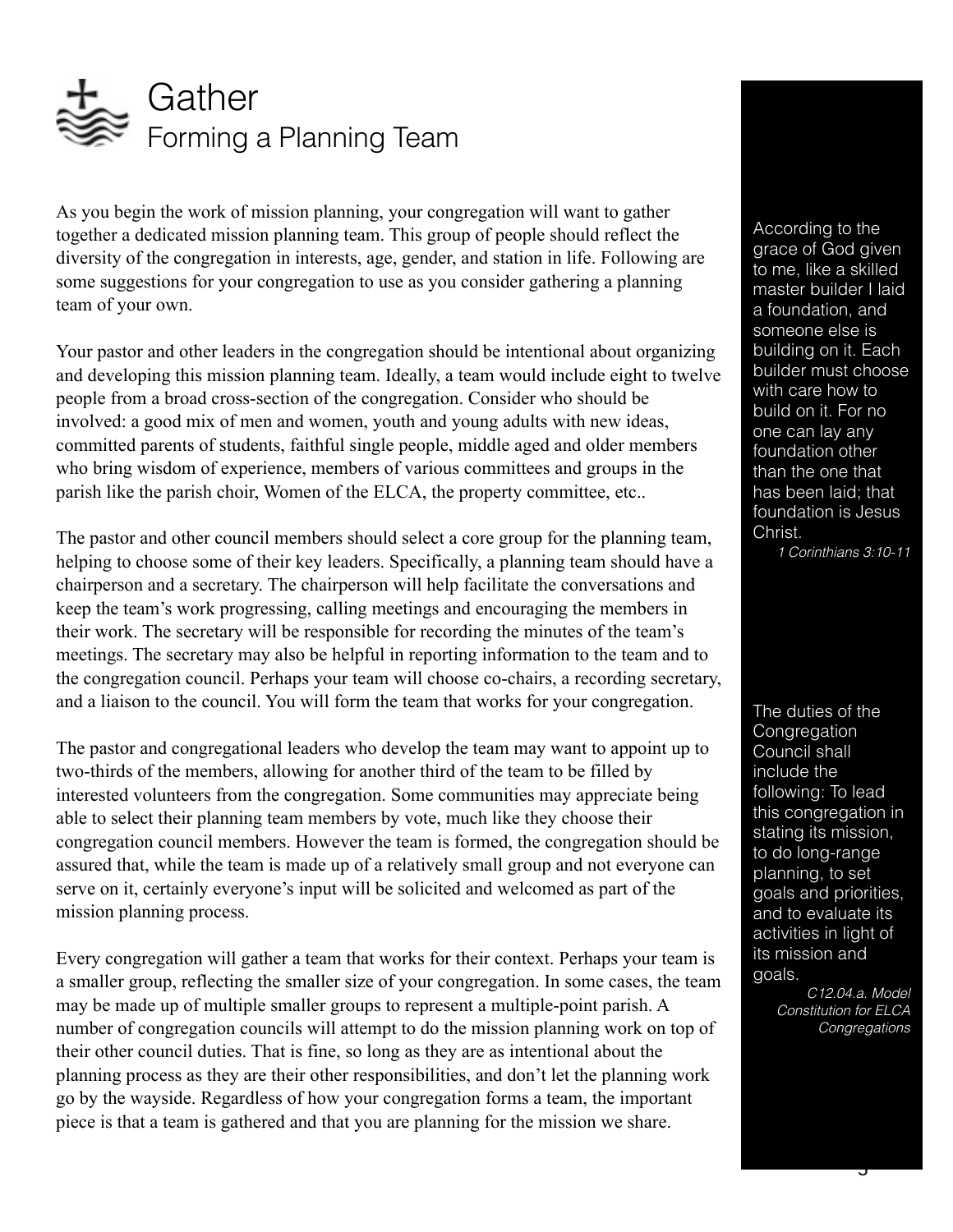# Gather Organizing the planning team's work

The pastor and council members should identify and define the planning team's purpose. The team should be given a clear mandate by the congregation council to help the congregation to develop a new mission plan or to renew or redevelop an already existing mission plan. The team should be given the authority by the council to do the necessary work; not needing to return to the council for permission to move forward at every new step. The pastor may wish to install the mission planning team for their work during a regular public worship service.

The council should commit some funds to be used to purchase some helpful planning resources or to cover the costs of hosting an outside speaker or facilitator. Giving the team the authority and mandate to do the planning work without the resources to do it would be counter-productive.

The planning team will need to organize their work together, committing to a regular meeting time and place. Some teams may find a monthly potluck meeting in the team members' homes conducive to their work together. Others might decide to meet at a convenient time in the church following a regularly scheduled parish meeting or event. Avoid meeting during the normal school and working hours of a weekday; this automatically excludes a number of people you want on your team from participating. However you decide to organize, consider starting your process with a group retreat where the initial work of the team can be freely discussed. Do what works for your context and for the members of your team.

As the planning team progresses in their work, they should keep in mind that they are accountable to the congregation council and should be making regular reports to the council and to the congregation regarding their ongoing work. Make frequent presentations to the congregation about the process every other month or so. Be clear and transparent. Consider using "temple talks" during the worship announcements and brief articles in the parish newsletters and worship bulletins. Keeping the whole congregation informed about your planning process should encourage more members to participate when the work moves deeper into the congregation and community.

As in one body we have many members, and not all the members have the same function, so we, who are many, are one body in Christ, and individually we are members of one another. We have gifts that differ according to the grace given to us: prophecy, in proportion to faith; ministry, in ministering; the teacher, in teaching; the exhorter, in exhortation; the giver, in generosity; the leader, in diligence; the compassionate, in cheerfulness.

Gracious God, as you have called workers to varied tasks in the world and in your church, so you have called *names* to the ministry of mission planning in this congregation. Grant them joy and a spirit of bold trust, that their work may stir up in each of us a passion for the mission we share: giving thanks and praise to you, O God, and bearing your creative and redeeming word to all the world. We ask this through your Son, Jesus Christ, our Savior and Lord. Amen.

*Romans 12:4-8*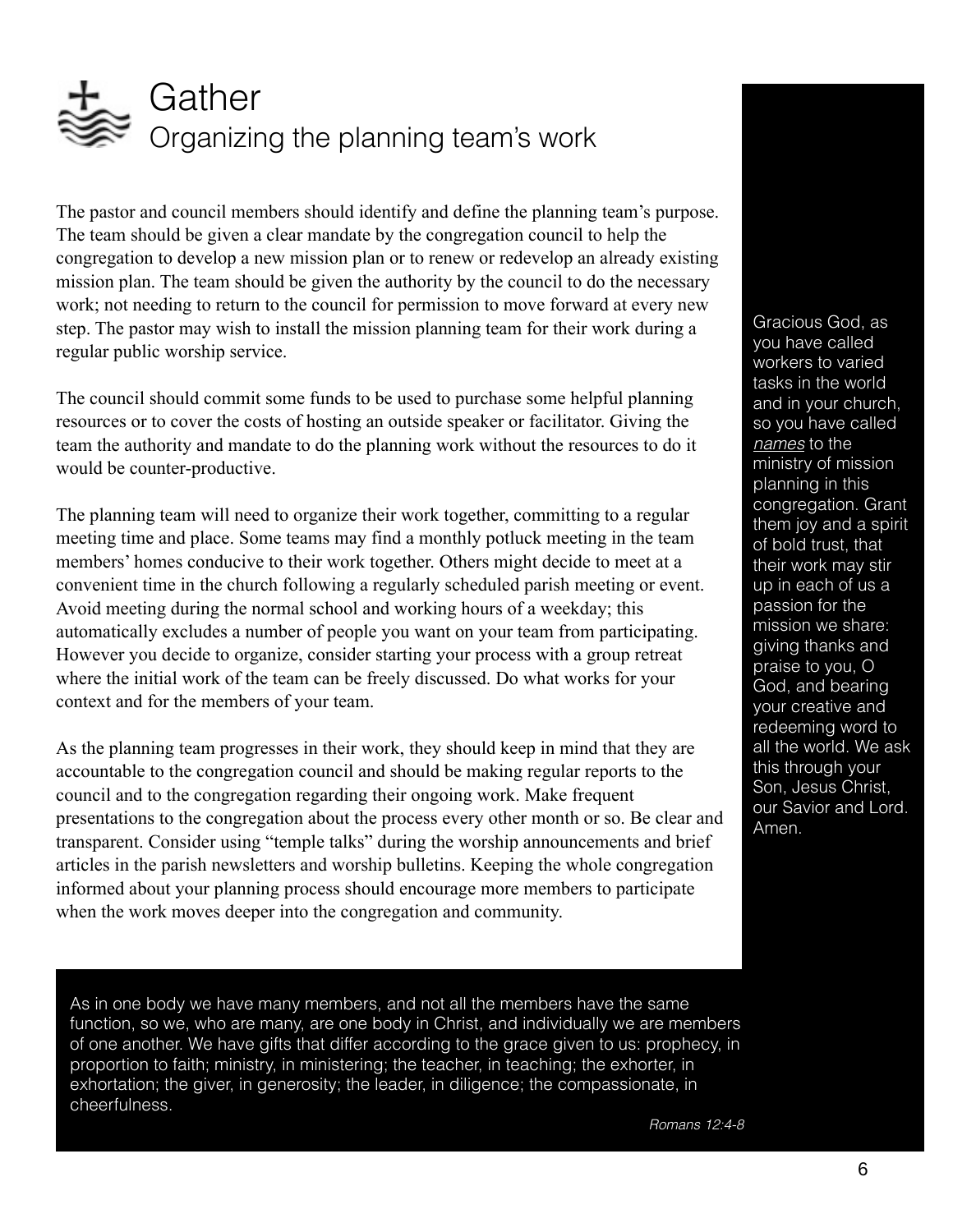

As your team begins the mission planning process, you should explore some of the excellent missional resources that are available to you. There are a number of books and websites that would benefit the planning team in their work. A full list is available on the next page of this document.

Team members may especially want to read and reflect on Stephen Bouman's book *The Mission Table: Renewing Congregation and Community.* Stephen Bouman, former bishop of the Metropolitan New York Synod and current director of the Congregational and Synodical Mission Unit of the ELCA, has written this book as an introduction to the mission planning process, inviting leaders to listen to God, the church, and the world as we discern the mission we share. The book is available through Augsburg Fortress at [http://store.augsburgfortress.org/store/productgroup/597/The-Mission-Table-Renewing-](http://store.augsburgfortress.org/store/productgroup/597/The-Mission-Table-Renewing-Congregation-and-Community?c=285662)[Congregation-and-Community?c=285662](http://store.augsburgfortress.org/store/productgroup/597/The-Mission-Table-Renewing-Congregation-and-Community?c=285662).

Your team should become acquainted with two other excellent missional documents: the constitution of the Evangelical Lutheran Church in America and the constitution of your own congregation at [http://www.elca.org/About/Churchwide/Office-of-the-Secretary/](http://www.elca.org/About/Churchwide/Office-of-the-Secretary/Constitutions?_ga=1.146055350.360933299.1436153984) [Constitutions?\\_ga=1.146055350.360933299.1436153984](http://www.elca.org/About/Churchwide/Office-of-the-Secretary/Constitutions?_ga=1.146055350.360933299.1436153984).

Our bishop, Thomas Aitken, has written a Vision Statement for the Northeastern Minnesota Synod, in which he challenges us to "do long-term missional visioning, embracing risks and changes that may come." That document is available here: [http://](http://nemnsynod.org.php53-5.dfw1-2.websitetestlink.com/wp-content/uploads/2013/10/bp-aitken-vis-twked-4-23.12.pdf) [nemnsynod.org.php53-5.dfw1-2.websitetestlink.com/wp-content/uploads/2013/10/bp](http://nemnsynod.org.php53-5.dfw1-2.websitetestlink.com/wp-content/uploads/2013/10/bp-aitken-vis-twked-4-23.12.pdf)[aitken-vis-twked-4-23.12.pdf.](http://nemnsynod.org.php53-5.dfw1-2.websitetestlink.com/wp-content/uploads/2013/10/bp-aitken-vis-twked-4-23.12.pdf)

The Evangelical Lutheran Church in America is committed to helping congregations in the mission planning process. Find resources on the churchwide website that have been created by people from across the ELCA as well as by ecumenical partners to help you assess congregational vitality and create a plan that fits your gifts and context here: <http://www.elca.org/Resources/Mission-Planning>

Congregations, synods, and the churchwide organization of this church are interdependent partners that share responsibility for God's mission. We are in this work together! Your planning team should consider inviting Bishop Thomas Aitken or Pastor John Dietz, Assistant to the Bishop and Director for Evangelical Mission, to your initial meeting or team retreat. They are available to offer guidance and encouragement, to preach in worship, and to help introduce the planning process to congregations. Contact Bishop Aitken by email at [thomas.aitken@nemnsynod.org](mailto:thomas.aitken@nemnsynod.org) or call him at 218-724-4424 extension 121. Pastor John Dietz is available at  $\overline{10}$ hn.dietz@nemnsynod.org or at 218-724-4424 extension 125.



"In *The Mission Table* ... Stephen Bouman invites us challenges us—to be a church with high expectations of the Holy Spirit. He assumes the Holy Spirit is not done with us yet. Through the good news of Jesus Christ, the Holy Spirit is at work making us new creations in Christ, reconciling the alienated, forgiving us and setting us free for lives of witness and service."

*Former Presiding Bishop Mark S. Hanson*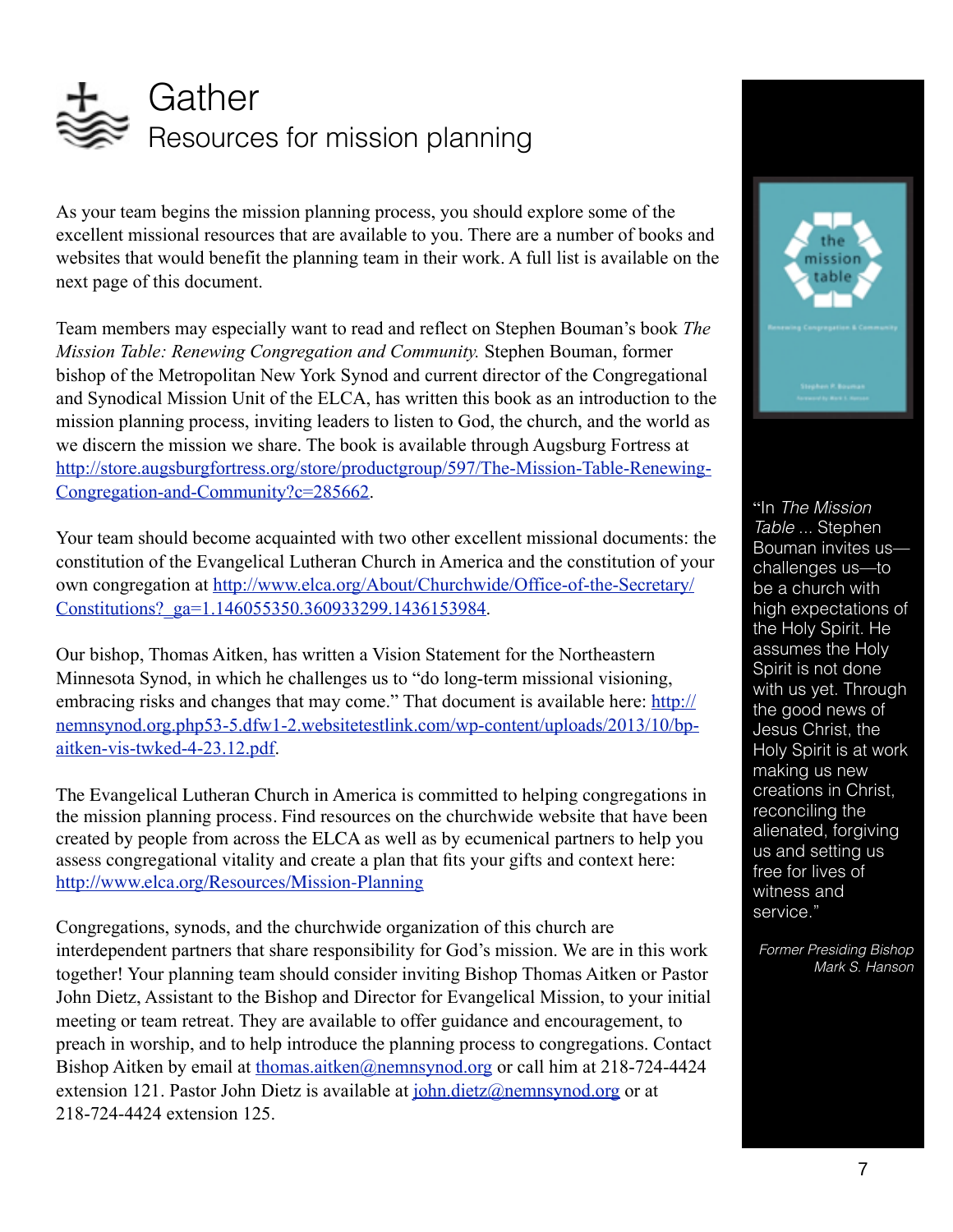

Bliese, Richard & Van Gelder, Craig, editors; *The Evangelizing Church: A Lutheran Contribution*; 2005, Augsburg Fortress.

Bouman, Stephen; *The Mission Table: Renewing Congregation and Community*; 2013, Augsburg Fortress.

Burtness, Eric; *Leading on Purpose: Intentionality and Teaming in Congregational Life*; 2004, Augsburg Fortress.

Butler Bass, Diana; *Christianity After Religion*; 2012, Harper Collins.

Cook Everist, Norma; *Open the Doors and See All the People: Stories of Church Identity and Vocation*; 2005, Augsburg Fortress.

Daubert, Dave; *Living Lutheran: Renewing Your Congregation*; 2007, Augsburg Fortress.

Foss, Michael; *Reviving the Congregation: Pastoral Leadership in a Changing Context*; 2014, Fortress Press.

Fryer, Kelly; *Reclaiming the "L" Word: Renewing the Church from Its Lutheran Core*; 2003, Augsburg Fortress.

Johns, Mark D.; *Our Context: Exploring Our Congregation and Community*; 2002, Augsburg Fortress.

Krey Duckworth, Jessicah; *Wide Welcome: How the Unsettling Presence of Newcomers Can Save the Church*; 2013, Fortress Press.

McCullough-Blade, Robin & John; *Our Mission: Discovering God's Call to Us*; 2002, Augsburg Fortress.

Nessan, Craig; *Beyond Maintenance to Mission: A Theology of the Congregation*; 1999, Augsburg Fortress.

Poling-Goldenne, David & Jung, L. Shannon; *Discovering Hope: Building Vitality in Rural Congregations*; 2001, Augsburg Fortress.

Rouse, Rick & Van Gelder, Craig; *A Field Guide for the Missional Congregation: Embarking on a Journey of Transformation*; 2008, Augsburg Fortress.

Tickle, Phyllis; *The Great Emergence: How Christianity is Changing and Why*; 2008, Baker Books.

Vaters, Karl; *The Grasshopper Myth: Big Churches, Small Churches and the Small Thinking that Divides Us*; 2012, New Small Church.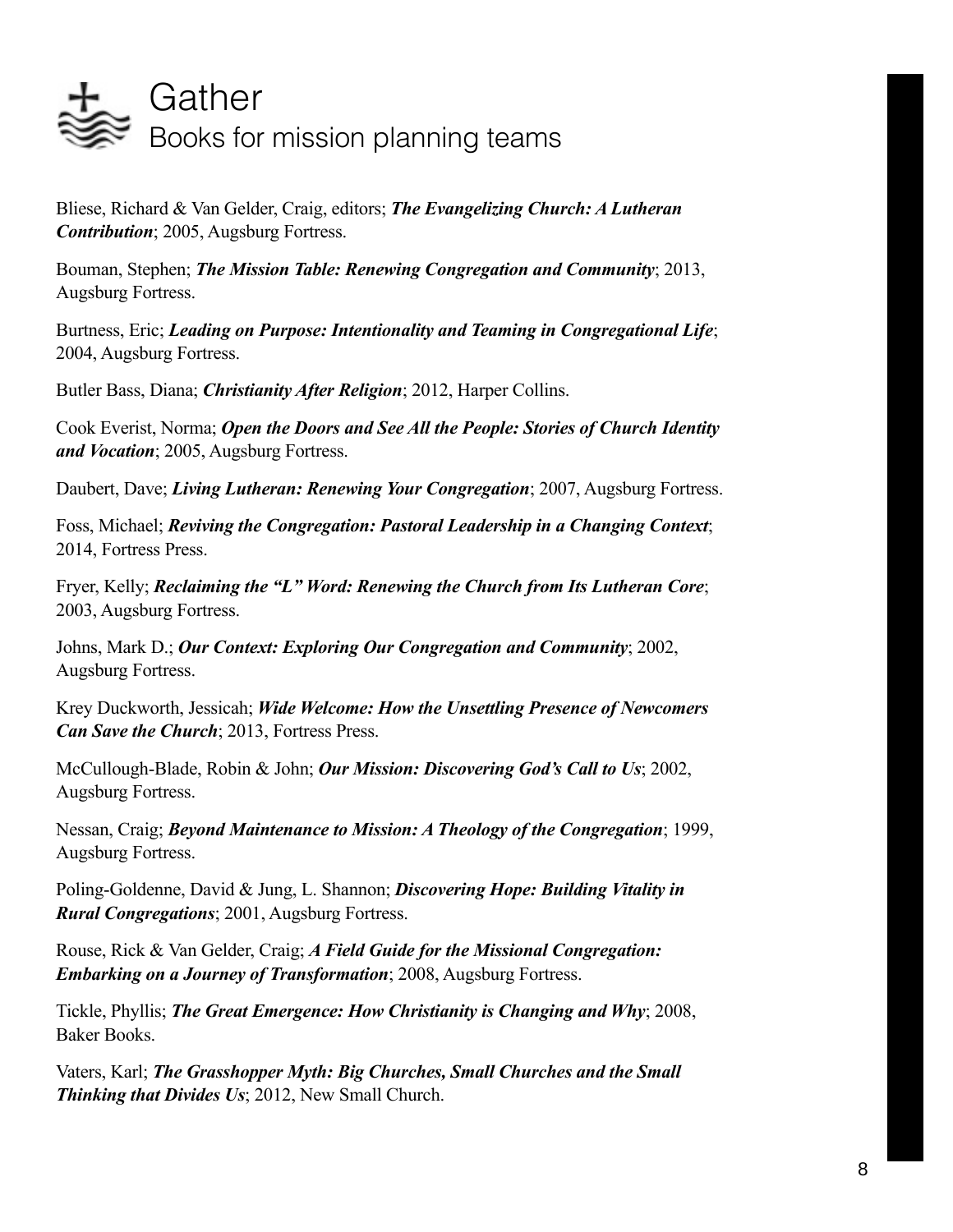# **Gifts** Mission planning begins with listening

Mission planning is centered in intentional and active listening: to God, to the church, and to the world.This kind of listening requires patience, respect, and love. It is as much about building relationships as it is about gaining information. Participating in these three listenings my be the beginning of the renewal of your congregation.

Mission planning involves the entire congregation in these three great "listenings": + listening to God and for God through scripture and preaching, worship and prayer;

- + listening to the members of the community of faith within our own walls;
- + listening to (and with) the community right outside our doors.

These listenings are already happening in our congregations. We are already in worship, reading and studying scripture, and praying. We are already having conversations among ourselves in fellowship halls and in council and committee meetings. We are already listening to the communities, even as we continue to live and participate in them. In this planning process, we listen with a particular focus: What is God calling us to? How might God use us - this church, right here and now - to participate in and help accomplish God's mission in the world?

These listenings happen simultaneously. We may lay additional focus on one at a specific time (the pastor may preach a sermon series or lead a Bible Study on the faith practices during Lent, for example), but at the same time, the congregation can also be intentional about their missional conversations, and members can be engaging members of the neighborhood in meaningful discussion about their needs and perceptions. These "listenings" happen together.



To be your presence is our mission here, to show compassion's face and list'ning ear, to be your heart of mercy ever near, alleluia!

To be your presence is our mission bold, to feed the poor and shelter homeless cold, to be your hands of justice, right uphold, alleluia!

To be your presence is our mission blest, to speak for all the broken and oppressed, to be your voice of hope, your love expressed, alleluia!

We are your heart, O Christ, your hands and voice, to serve your people is our call and choice, and in this mission we, the church, rejoice, alleluia!

> *Delores Dufner, OSB To Be Your Presence ELW # 546*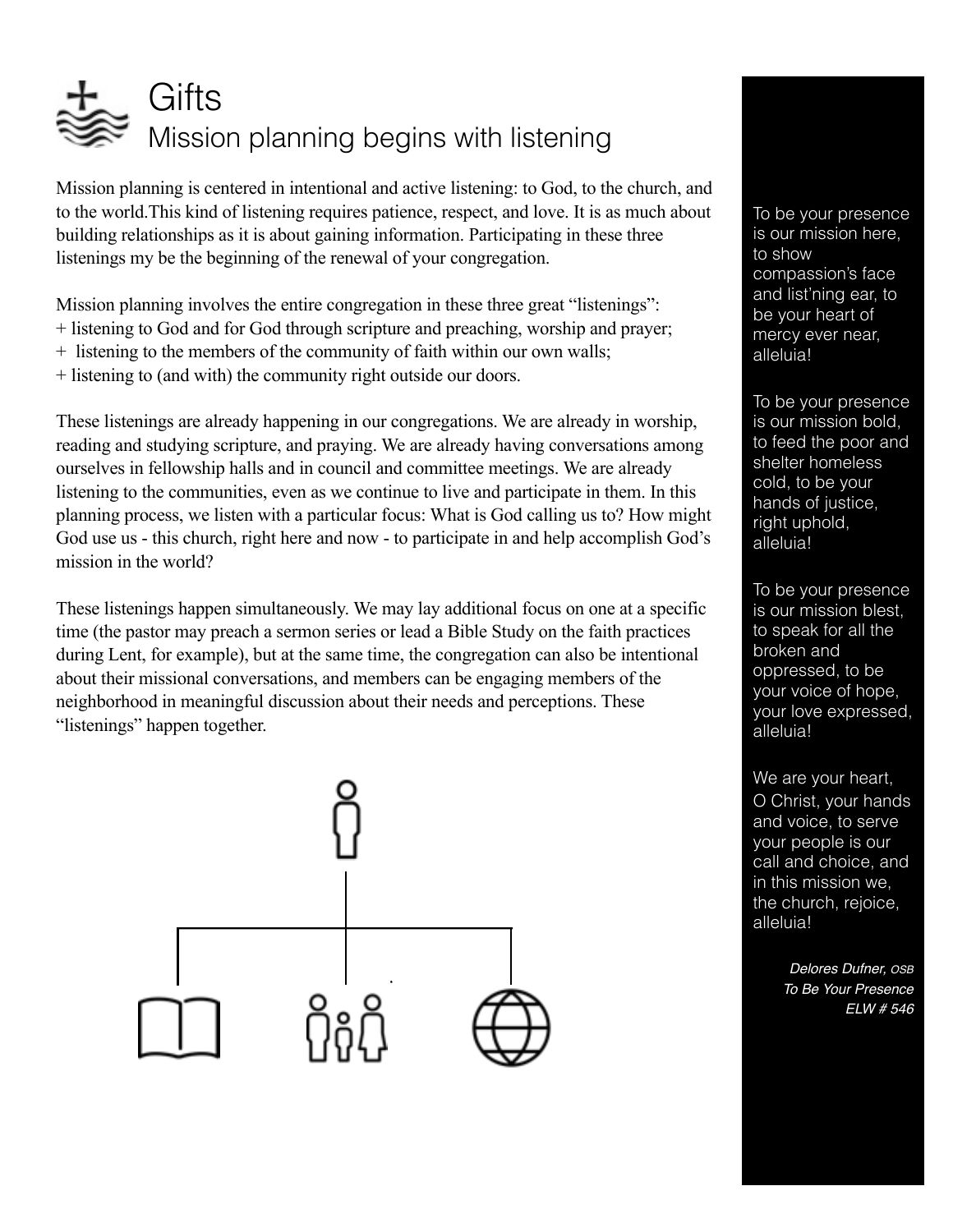

All mission planning begins with listening to and for the voice of God. What is God asking us to do - here and now? God speaks to us in Word and Sacrament worship, through preaching, Bible study and prayer. Actively listening to the Word of God helps us to discern the will of God.

After Jesus was baptized and had returned from the desert wilderness of testing, he began his public ministry of proclaiming the good news of God. One of the very first things Jesus did was to call disciples. These followers were not only his students, but they were his coworkers in the gospel. Not as an after-thought, but intentionally and from the very beginning - Christ called people to share in his ministry - using their varied gifts to proclaim the good news. We believe that God will still use "our hands" to accomplish "God's work" in the world. What is God's work, and how can we be of service?

The mission planning team will want to frame their meetings in prayer and study, seeking the will of God for their own work, even as they explore the what God has in store for the congregation. However, the mission planning team is not the only group involved in listening to and for God in this process. The whole congregation should be involved. Following are some ways to include as many people as possible in this important listening.

Pastors and preachers may want to offer a sermon series on the mission of the church using key Bible verse or stories. A sample of scripture verses is available in this resource based on the faith practices. Leaders may share personal stories of how their own practice of these marks of discipleship have developed, or how God has used them to strengthen the mission of the church.

Congregations should consider holding Bible Studies focused on the faith practices of the church. Using the Northeastern Minnesota Synod's *Discipleship Challenge* resources will generate deep discussions around these topics. You can link to them here: [http://](http://www.nemnsynod.org/resources1.html) [www.nemnsynod.org/resources1.html](http://www.nemnsynod.org/resources1.html)

Guest preachers/ speakers from the synod, the seminary, or pastors who have recently engaged in theological and missional education might help bring focus to your congregation's discernment.

#### O God,

you have called your servants to ventures of which we cannot see the ending, by paths as yet untrodden, through perils unknown. Give us faith to go out with good courage, not knowing where we go, but only that your hand is leading us and your love supporting us; through Jesus Christ our Lord. Amen.

This is my Son, my Beloved; listen to him! *Luke 9:35*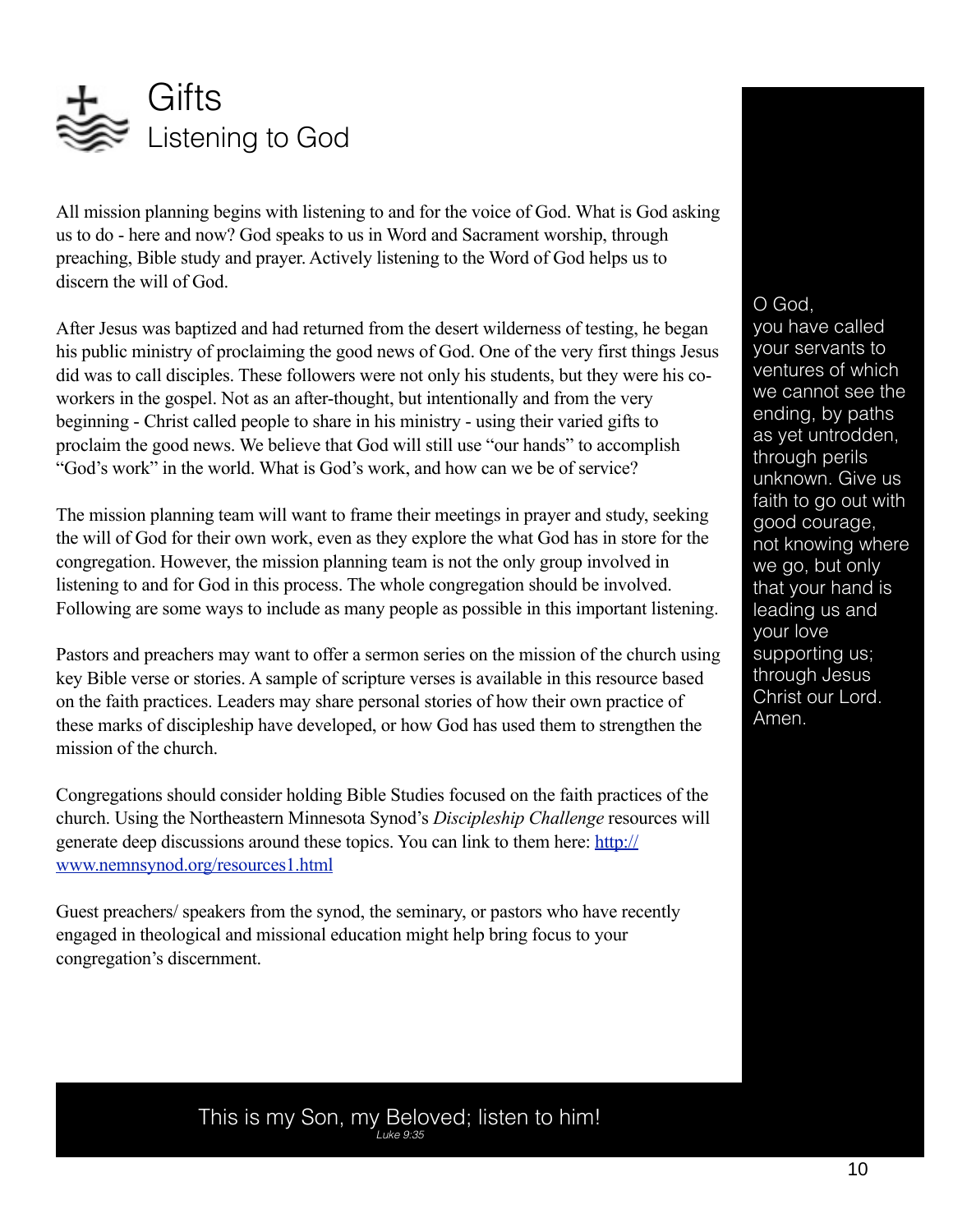

| <b>WORSHIP</b><br>I will bless the Lord at all times; his praise shall<br>continually be in my mouth. My soul makes its boast<br>in the Lord; let the humble hear and be glad. O<br>magnify the Lord with me, and let us exult his name<br>together. | <b>SERVE</b><br>For the Son of man came not to be served but to<br>serve, and to give his life as a ransom for many.<br>Mark 10:45<br>Like good stewards of the manifold grace of God,<br>serve one another with whatever gift each of you                 |
|------------------------------------------------------------------------------------------------------------------------------------------------------------------------------------------------------------------------------------------------------|------------------------------------------------------------------------------------------------------------------------------------------------------------------------------------------------------------------------------------------------------------|
| Psalm 34:1-3                                                                                                                                                                                                                                         | has received.                                                                                                                                                                                                                                              |
| Worship the Lord your God, and serve only him.<br>Luke 4:8                                                                                                                                                                                           | 1 Peter 4:10                                                                                                                                                                                                                                               |
| <b>STUDY</b>                                                                                                                                                                                                                                         | <b>ENCOURAGE</b>                                                                                                                                                                                                                                           |
| Your word is a lamp to my feet and a light to my                                                                                                                                                                                                     | Little children, let us love, not in word and speech,<br>but in truth and action.                                                                                                                                                                          |
| path.<br>Psalm 119:105                                                                                                                                                                                                                               | 1 John 3:18                                                                                                                                                                                                                                                |
| Give attention to the public reading of scripture, to                                                                                                                                                                                                | Therefore encourage one another and build each<br>other up, as indeed you are doing.                                                                                                                                                                       |
| exhorting, to teaching.<br>1 Timothy 4:13                                                                                                                                                                                                            | 1 Thessalonians 5:11                                                                                                                                                                                                                                       |
|                                                                                                                                                                                                                                                      | <b>INVITE</b>                                                                                                                                                                                                                                              |
| <b>PRAY</b><br>Rejoice always, pray without ceasing, give thanks in<br>all circumstances; for this is the will of God in Christ<br>Jesus for you.<br>1 Thessalonians 5:16-18                                                                         | But how are they to call on one in whom they have<br>not believed? And how are they to believe in one of<br>whom they have never heard? And how are they to<br>hear without someone to proclaim him? And how<br>are they to proclaim unless they are sent? |
| Jesus said to them, "When you pray, say: Father,<br>hallowed be your name. Your kingdom come                                                                                                                                                         | Romans 10:14-15<br>Go therefore and make disciples of all nations,                                                                                                                                                                                         |
| Luke 11:2<br><b>GIVE</b><br>Give and it will be given to you. A good measure,<br>pressed down, shaken together, running over, will<br>be put into your lap; for the measure you give will                                                            | baptizing them in the name of the Father and of the<br>Son and of the Holy Spirit, and teaching them to<br>obey everything that I have commanded you. And<br>remember, I am with you always, to the end of the<br>age.                                     |
| be the measure you get back.                                                                                                                                                                                                                         | Matthew 28:19-20                                                                                                                                                                                                                                           |
| Luke 6:38                                                                                                                                                                                                                                            | <b>LEAD</b>                                                                                                                                                                                                                                                |
| In all this I have given an example that by such work                                                                                                                                                                                                | Think of us in this way, as servants of Christ and<br>stewards of God's mysteries.                                                                                                                                                                         |
| we must support the weak, remembering the words<br>of the Lord Jesus, for he himself said, 'It is more                                                                                                                                               | 1 Corinthians 4:1                                                                                                                                                                                                                                          |
| blessed to give than to receive.'<br>Acts 20:35                                                                                                                                                                                                      | Let no one despise your youth, but set the believers<br>an example in speech and conduct, in love, in faith,<br>in purity.                                                                                                                                 |
|                                                                                                                                                                                                                                                      | 1 Timothy 4:12                                                                                                                                                                                                                                             |
|                                                                                                                                                                                                                                                      |                                                                                                                                                                                                                                                            |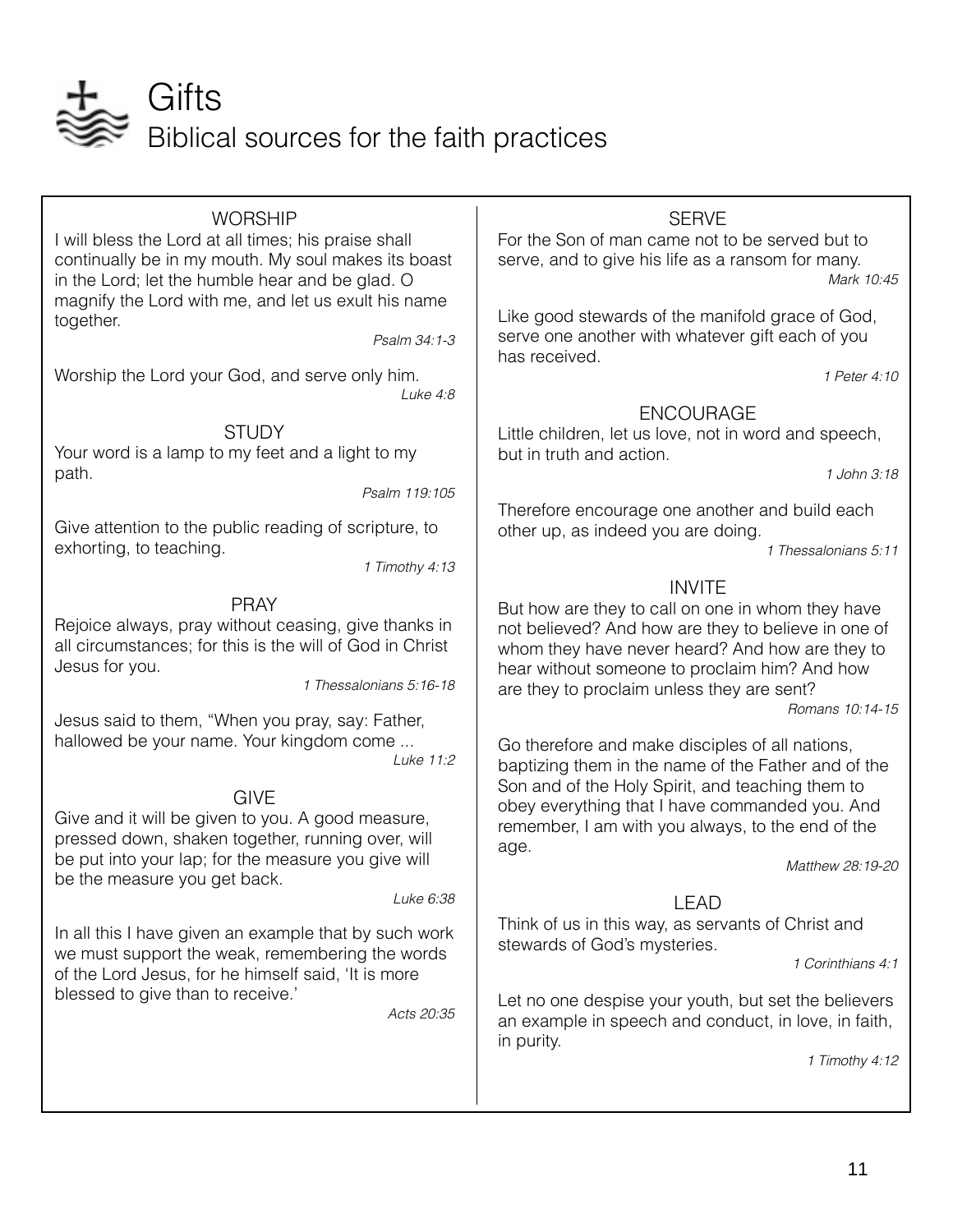

Lutheran congregations are communities of baptized people whose existence depends on the proclamation of the Gospel and the administration of the Sacraments. The purpose of these Word and Sacrament communities is to worship God, to nurture their members, and to reach out in witness and in service to the world. To do these things, congregations assemble regularly for worship and nurture, to organize and carry out ministries to their own people and neighborhood, and to cooperate with and support the wider church in striving for the fulfillment of God's mission in the world.

In order to develop a mission plan for the congregation, we must hear from the members of the congregation. Voices from outside our own congregation - but within the Church - are equally important. Synodical and churchwide leaders, together with the insights of ecumenical partners and others in the community might prove invaluable contributions to the missional conversation.

We listen to the entire community of faith - not just a select group. The voices of the longtime member and the newest member are important. What are the ideas of young people (Sunday School and Confirmation students), young adults, families, empty-nesters, and retired folks? How is the conversation about the church's mission enhanced when the opinions of single parents, the homebound, or unemployed members are intentionally sought out? The mission of the church is broadened by exploring possibilities with people at the core (very active members and volunteers) as well as people on the fringes (inactive members or those who only worship occasionally).

Planning teams should get as many people as possible in the congregation to be part of the conversation. Congregations might hold small group or large group sessions for people to make an inventory of their assets, to discuss possibilities of developing existing ministries, or to dream together about new possibilities. Take time at the beginning of already scheduled committee meetings; hold informal cottage meetings; take half an hour during fellowship; start each Bible Study, Confirmation class, or other gathering with a time set aside for mission planning.

The Confessions of the Lutheran Church, the constitution of the ELCA, your own congregational constitution, and other sources like the liturgies of the church will help you deepen the conversation about your congregation's specific goals.

For just as the body is one and has many members, and all the members of the body, though many, are one body, so it is with Christ. For in the one Spirit we were all baptized into one body — Jews or Greeks, slaves or free — and we were all made to drink of one Spirit. Indeed, the body does not consist of one member but of many. If the foot would say, "Because I am not a hand, I do not belong to the body," that would not make it any less a part of the body. And if the ear would say, "Because I am not an eye, I do not belong to the body," that would not make it any less a part of the body. If the whole body were an eye, where would the hearing be? If the whole body were hearing, where would the sense of smell be? But as it is, God arranged the members in the body, each one of them, as he chose. If all were a single member, where would the body be? As it is, there are many members, yet one body.

*1 Corinthians 12:12-20*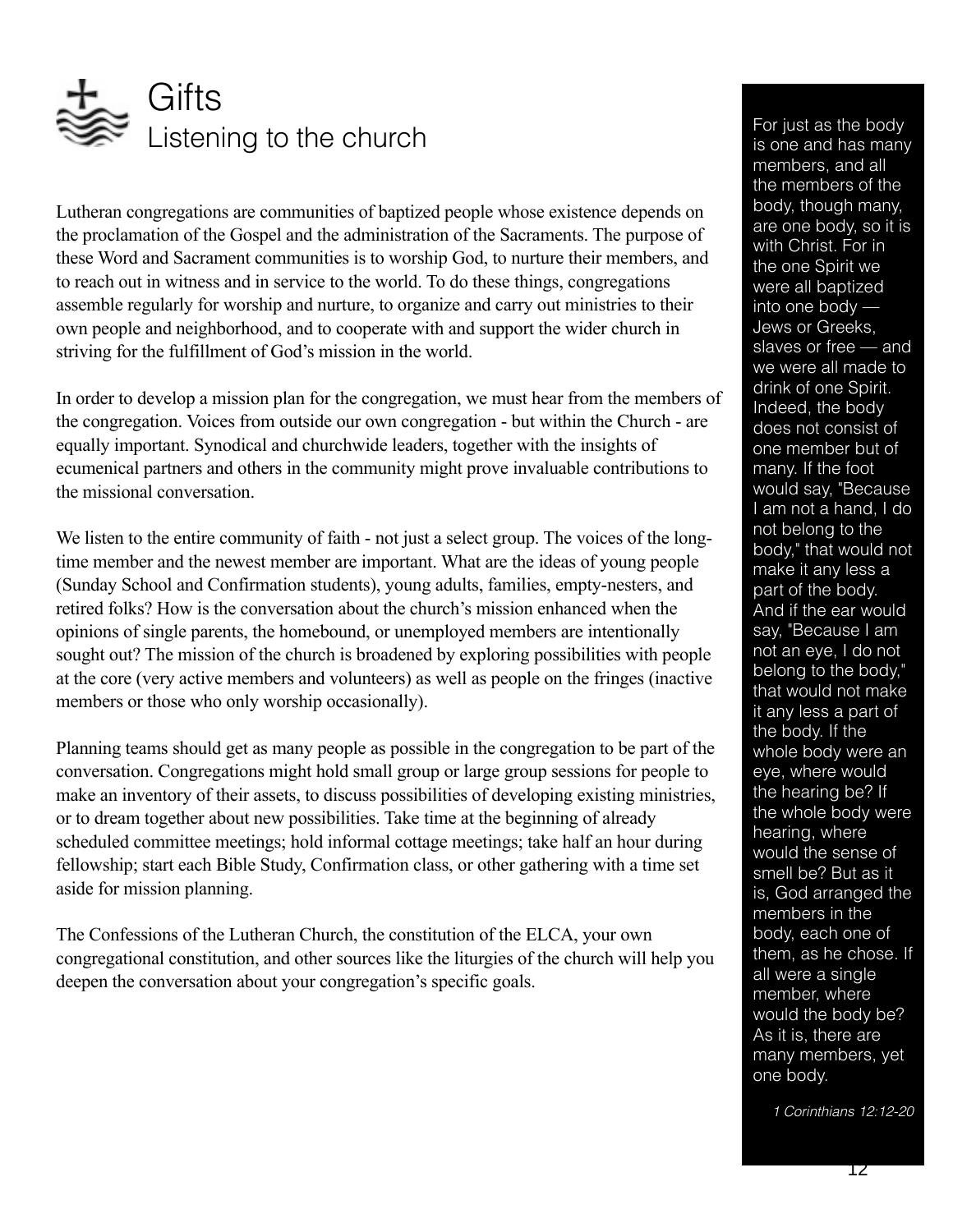

The constitution of our church is a missional tool. Planning teams will benefit from using it as a guide in the planning process. Listening to the constitution will help us to define our purpose as witnesses to God's activity in the world. It also gives us a framework to use as we develop our congregation's ministries. Chapter four of the ELCA Constitution is especially helpful for mission planning teams to study and discuss as they listen to the wider church.

Statement of Purpose

- 4.01. The Church is a people created by God in Christ, empowered by the Holy Spirit, called and sent to bear witness to God's creative, redeeming, and sanctifying activity in the world.
- 4.02. To participate in God's mission, this church shall:
	- a. Proclaim God's saving Gospel of justification by grace for Christ's sake through faith alone, according to the apostolic witness in the Holy Scripture, preserving and transmitting the Gospel faithfully to future generations.
	- b.Carry out Christ's Great Commission by reaching out to all people to bring them to faith in Christ and by doing all ministry with a global awareness consistent with the understanding of God as Creator, Redeemer, and Sanctifier of all.
	- c. Serve in response to God's love to meet human needs, caring for the sick and the aged, advocating dignity and justice for all people, working for peace and reconciliation among the nations, and standing with the poor and powerless and committing itself to their needs.
	- d.Worship God in proclamation of the Word and administration of the sacraments and through lives of prayer, praise, thanksgiving, witness, and service.
	- e. Nurture its members in the Word of God so as to grow in faith and hope and love, to see daily life as the primary setting for the exercise of their Christian calling, and to use the gifts of the Spirit for their life together and for their calling in the world.
	- f. Manifest the unity given to the people of God by living together in the love of Christ and by joining with other Christians in prayer and action to express and preserve the unity which the Spirit gives.

"The Constitutions, Bylaws, and Continuing Resolutions of the Evangelical Lutheran Church in America reflect both the underlying theology of this church as well as its organizational principles and governance structures. They are ecclesial, legal, planning, and missional documents. Thus, they commit this church in each of its expressions - congregations, synods, and the churchwide organization - to the centrality of proclaiming the Gospel of Jesus Christ, carrying out Christ's Great Commission, serving the neighbor in response to God's love, worshiping God, nurturing members in the Word of God, and manifesting the unity given to God's people in living together in Christ."

> *Former Secretary of the ELCA David D. Swartling*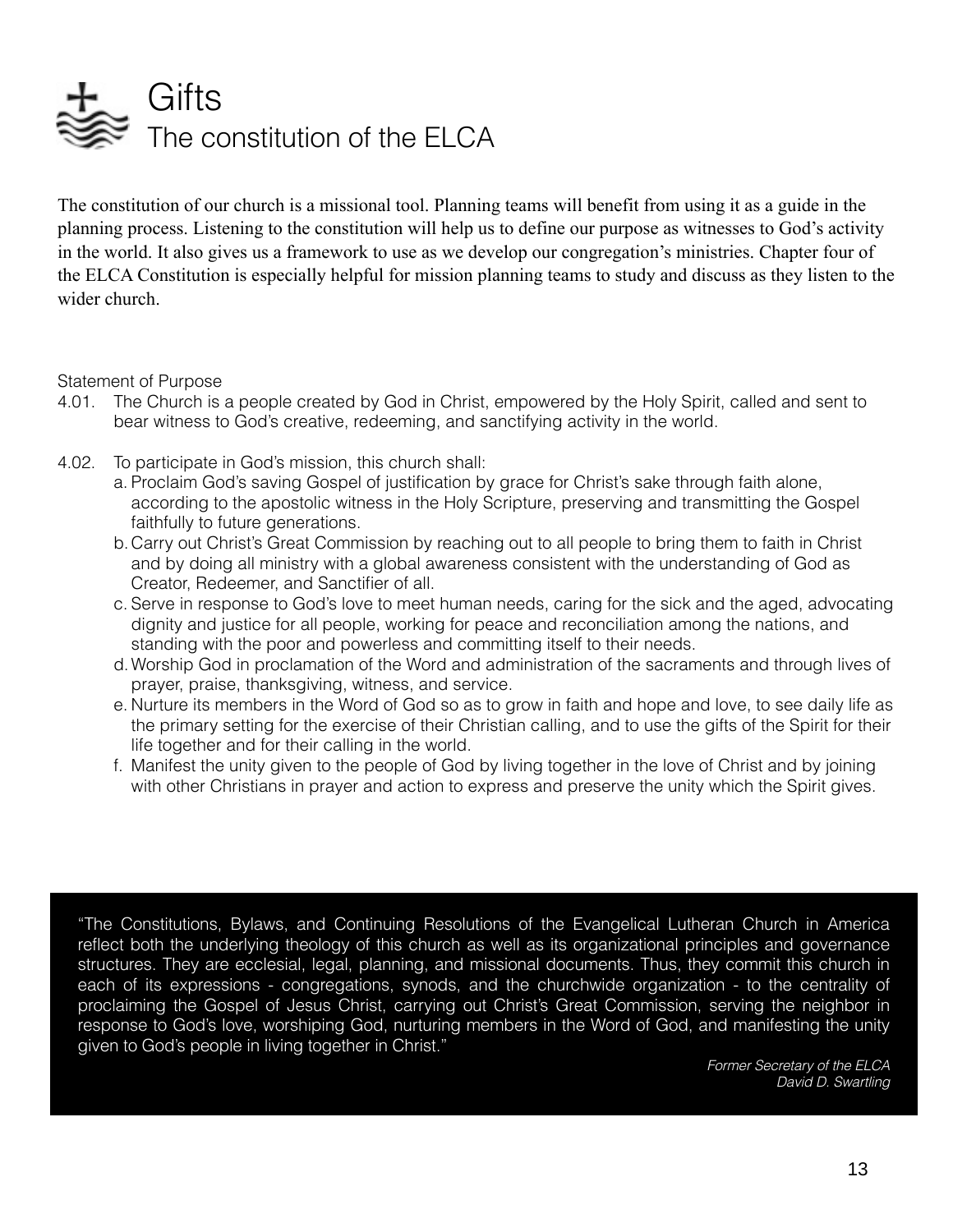

The model constitution for congregations of the ELCA is a valuable tool for mission planning. Just like the ELCA Constitution, the model constitution for congregations helps us to define our purpose and organize and prioritize our activities around fulfilling that purpose. Chapter four of the model constitution lists common goals and functions shared by every congregation in the ELCA, but every congregation lives these out differently in their own context.

#### WHO WE ARE: GOD'S PEOPLE

#### Statement of Purpose

C4.01. The Church is a people created by God in Christ, empowered by the Holy Spirit, called and sent to bear witness to God's creative, redeeming, and sanctifying activity in the world.

#### WHAT WE DO: PARTICIPATE IN GOD'S MISSION

- C4.02. To participate in God's mission, this congregation as a part of the Church shall:
	- a. Worship God in proclamation of the Word and administration of the sacraments and through lives of prayer, praise, thanksgiving, witness, and service.
	- b. Proclaim God's saving Gospel of justification by grace for Christ's sake through faith alone, according to the apostolic witness in the Holy Scripture, preserving and transmitting the Gospel faithfully to future generations.
	- c. Carry out Christ's Great Commission by reaching out to all people to bring them to faith in Christ and by doing all ministry with a global awareness consistent with the understanding of God as Creator, Redeemer, and Sanctifier of all.
	- d.Serve in response to God's love to meet human needs, caring for the sick and the aged, advocating dignity and justice for all people, working for peace and reconciliation among the nations, and standing with the poor and powerless and committing itself to their needs.
	- e. Nurture its members in the Word of God so as to grow in faith and hope and love, to see daily life as the primary setting for the exercise of their Christian calling, and to use the gifts of the Spirit for their life together and for their calling in the world.
	- f. Manifest the unity given to the people of God by living together in the love of Christ and by joining with other Christians in prayer and action to express and preserve the unity which the Spirit gives.

#### HOW WE PARTICIPATE IN MISSION: MINISTRIES

#### C4.03. To fulfill these purposes, this congregation shall:

- a. Provide services of worship at which the Word of God is preached and the sacraments are administered.
- b. Provide pastoral care and assist all members to participate in this ministry.
- c. Challenge, equip, and support all members in carrying out their calling in their daily lives and in their congregation.
- d. Teach the Word of God.
- e. Witness to the reconciling Word of God in Christ, reaching out to all people.
- f. Respond to human need, work for justice and peace, care for the sick and the suffering, and participate responsibly in society.
- g. Motivate its members to provide financial support for the congregation's ministry and the ministry of other parts of the Evangelical Lutheran Church in America.
- h. Foster and participate in interdependent relationships with other congregations, the synod, and the churchwide organization of the Evangelical Lutheran Church in America.
- i. Foster and participate in ecumenical relationships consistent with churchwide policy.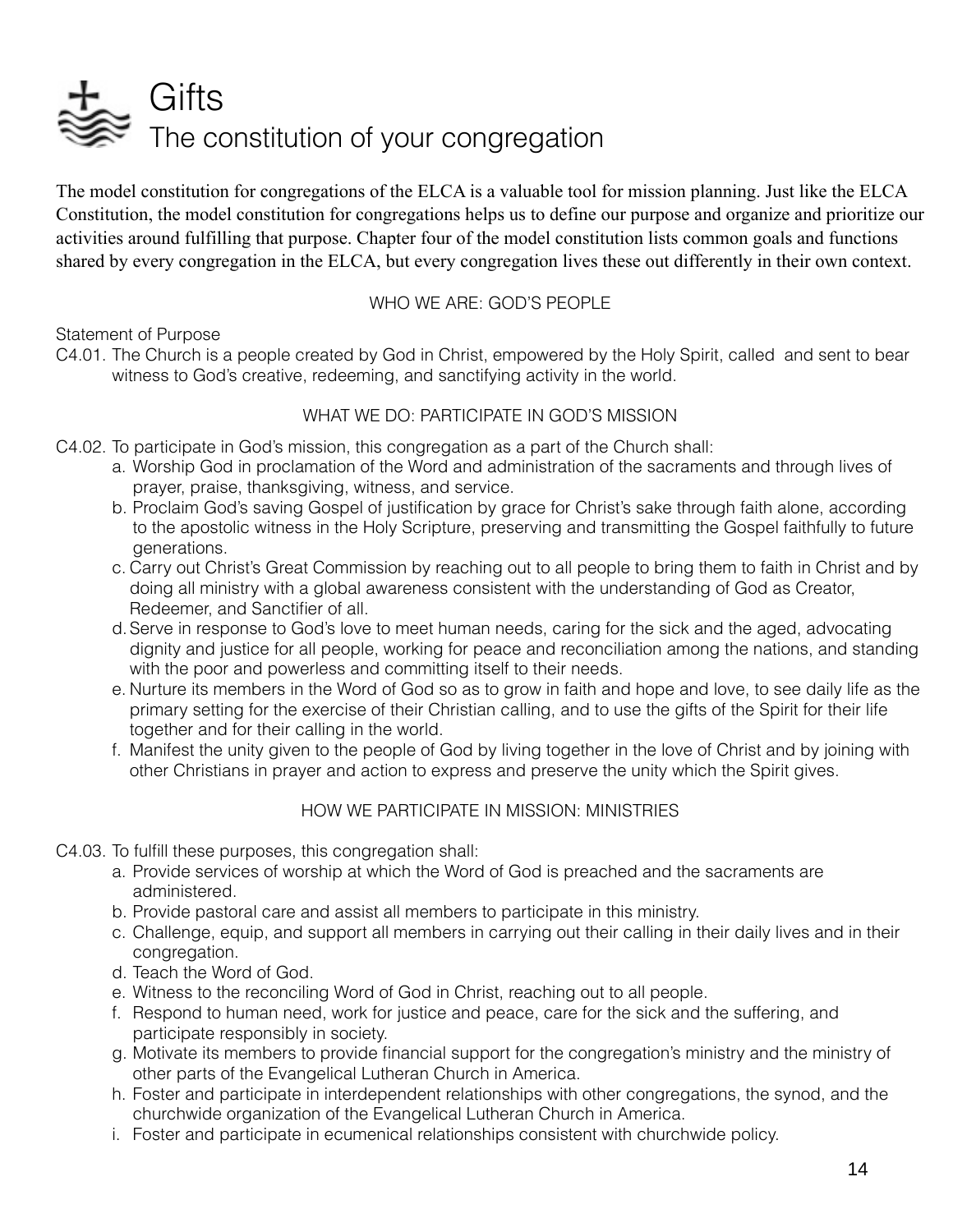

We are welcomed into the church at baptism. And at the same time, we are welcomed into God's work: the mission we share as the body of Christ. The planning team may focus their discussions about mission planning around the church's liturgical resources for baptism - especially the affirmation of the baptismal covenant. What does it mean, not only for individuals, but for the whole congregation, to continue in the covenant of baptism together?

You have made public profession of your faith. Do you intend to continue in the covenant God made with you in holy baptism: to live among God's faithful people, to hear the word of God and share in the Lord's supper, to proclaim the good news of God in Christ through word and deed, to serve all people, following the example of Jesus, and to strive for justice and peace in all the earth?

I do, and I ask God to help and guide me.

The baptismal covenant draws us into deep relationships with God, with the the church, and with the all the people of the world. The mission planning process invites us to be very intentional about these relationships as we listen to God, to the community of faith, and to our neighbors near and far. These themes are revisited in the marks of discipleship: worship, study, pray, give, serve, encourage, invite, and lead.

Find more information about the baptismal covenant resources from the ELCA's faith practices page here:<http://www.elca.org/Resources/Faith-Practices#>.



God, who is rich in mercy and love, gives us a new birth into a living hope through the sacrament of baptism. By water and the Word, God delivers us from sin and death and raises us to new life in Jesus Christ. We are united with all the baptized in the one body of Christ, anointed with the gift of the Holy Spirit, and joined in God's mission for the life of the world.

*ELW page 227*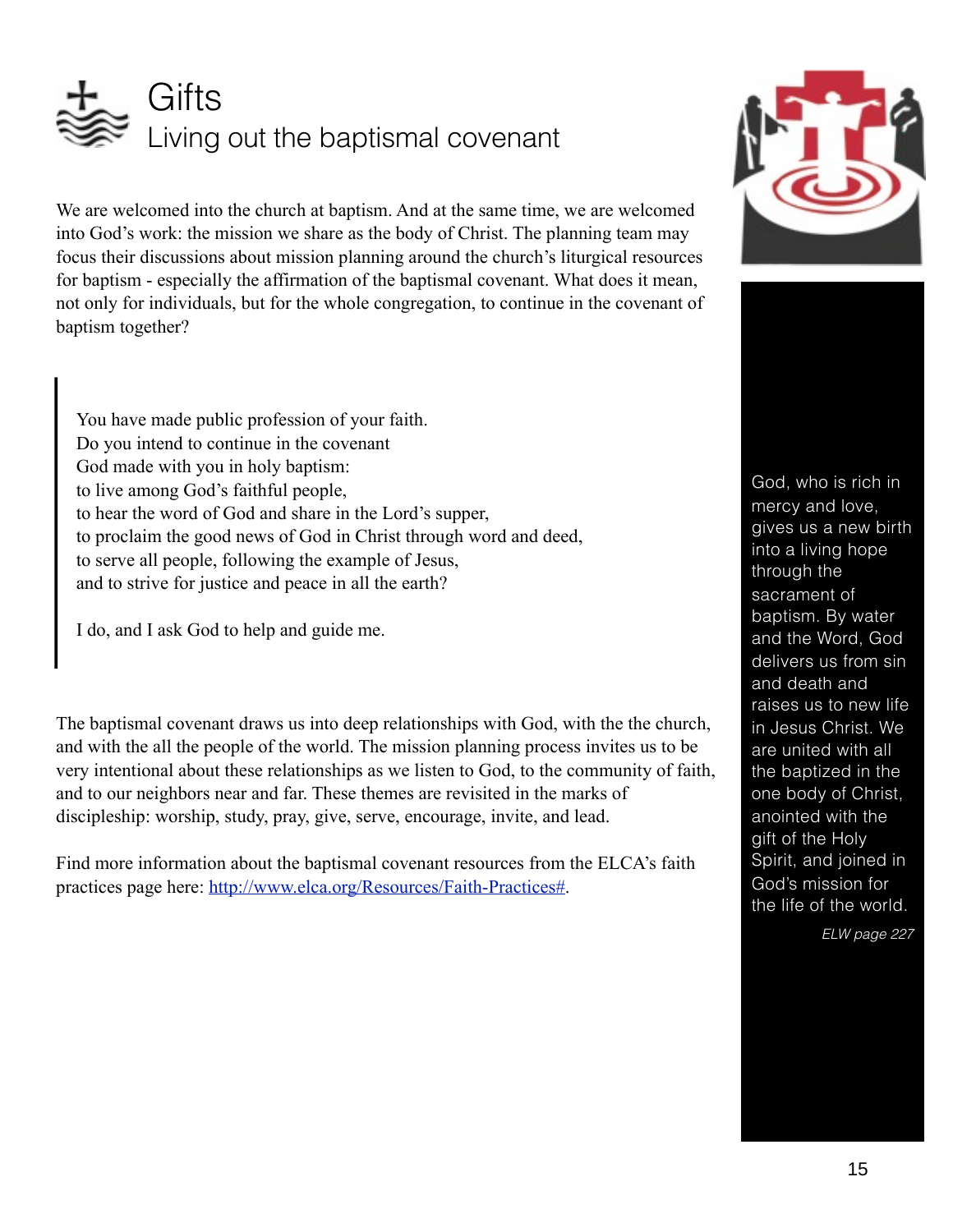# **Gifts** The bishop's vision for the synod

#### GOD'S MISSION IN THIS TIME AND PLACE

- + That we, as members of the Body of Christ, gathered in congregations, would bear witness to Jesus Christ by growing in discipleship and service to the world.
- + That we will be willing to take risks and adapt our evangelism and service to our changing world.
- + That we will radically welcome the stranger.
- + That we do long-term missional visioning, embracing risks and changes that may come, and reviewing annually.
- + That we will come to love the question, "What needs to change in this congregation in order to live into God's mission?"
- + That we engage in God's mission, both near and far.
- + That we would combine Matthew 28:18-20 with Matthew 22:36-40 as we live into God's Mission: "Go make disciples with Love God and love your neighbor."

#### ANCIENT MARKS OF DISCIPLESHIP

- + That the marks of discipleship would be taken seriously and joyfully by all.
- + That all members would dig deeply into daily Scripture reading, and regular Scripture study led by trained leaders into a Lutheran way of understanding Scripture.
- + Each person practices daily prayer, including prayer for each other, our communities and the world.
- + Each person makes time for weekly worship with the community.
- + Each person nurtures a relationship with at least one other Christian person for mutual growth into the gift of faith.
- + That each person is encouraged and equipped to serve in at least one ministry through the congregation and one in the community.
- + That every congregation engages in year-long stewardship education which includes stewardship of our families, our communities, the earth, and God's mission (not just budgetpassing).
- + That each person grows into the joy of tithing (10% of income, however you figure it).
- + That each person grows in their confidence and practice of inviting others into the faith.

#### ACCOMPANYING YOUTH

That we would continue our intentional focus on young people through:

- + Genuine relationships
- + Leadership development
- + Discipleship practices
- + Full integration into the body of Christ

#### CONGREGATIONAL LEADERS WILL FOCUS ON:

- + Preaching, teaching, faith formation, sacramental and pastoral care.
- + Equipping us to seek out and do God's mission.
- + Encouraging us into ever-widening circles of ministries.
- + Engaging regularly in missional, biblical, and theological education.

#### SO THAT:

- + We will be a community that grows leaders of all kinds!
- + People will hear the gospel in a way that makes sense in their context.
- + Bullies and busybodies would be re-directed into life-giving ministry.
- + Our church buildings serve as a tool for God's mission.
- + We grow in understanding other religions while maintaining our own faithful witness.
- + Together we are a community of faith where every member understands God's mission as the very reason for the church!



Bishop Thomas Aitken's Vision for the Northeastern Minnesota Synod

As God's people, we understand that "God's church does not have a mission; God's mission has a church" and that church is us. *Bishop Thomas Aitken*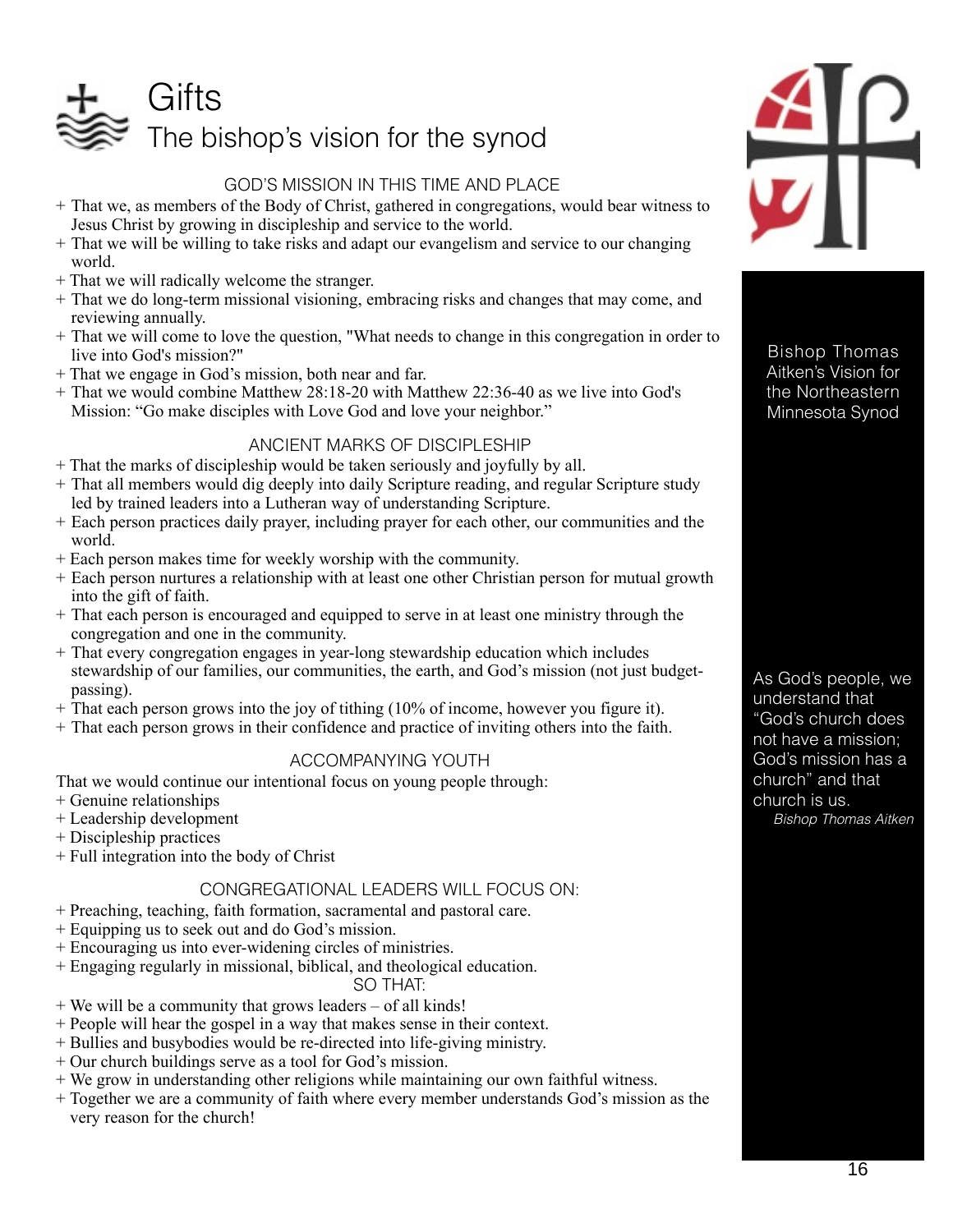

Our congregations are set in the context of communities, whether they are urban, small town, or rural. Part of the mission planning process is listening to, engaging, and recommitting ourselves to those communities and the people who live in them, work in them, go to school and recreate in them. To gain a better understanding of the community's needs and opportunities, and to gain a better perspective of how the church is viewed within the community, we need to be listening to members of these communities.

Individual members of the congregation (and not just the pastor or paid "staff") will want to make one-to-one contacts within the community. Meet with community members where they work, in their homes, or public places like coffee shops, bars, the library or community center. Most important in these contacts is that we, as members of the church, listen. Give others the chance to talk to us about their hopes and dreams, their fears and frustrations for their community, their friends and family, themselves.

The congregation can also host group conversations. Consider inviting community members and leaders together for a forum or a group discussion about the community. Ask "nones" and "dones" to be part of the conversation. Involve members of other congregations and faith communities.

Do not make excuses to avoid community outreach. As members of the church, we are already part of the community. We live, work, shop, dine, and go to school in these communities. The people in the community are our neighbors. When we approach community outreach from a position of respect and genuine care, our honest questions will be well-received. People who start from a defensive position, or whose intentions are to recruit members or demand immediate answers to awkward questions will be frustrated in their outreach. beware of your motivation for connecting with your neighbors in the community. Our primary motivation is love, deeply grounded in the gospel of Jesus.

Talk with people who are already involved in the community, and have demonstrated that they, too, have the best interests of their neighbors in mind. Who are your community members and leaders? People with valuable insights into your community are not always in high profile jobs, but are active in rarely recognized positions or volunteer behind-thescenes. Many of them are members of your church or another church already.



All authority in heaven and on earth has been given to me. Go therefore and make disciples of all nations, baptizing them in the name of the Father and of the Son and of the Holy Spirit, and teaching them to obey everything that I have commanded you. And remember, I am with you always, to the end of the age. *Matthew 28:18-20*

But you will receive power when the Holy Spirit has come upon you; and you will be my witnesses in Jerusalem, in all Judea and Samaria, and to the ends of the earth.

*Acts 1:8*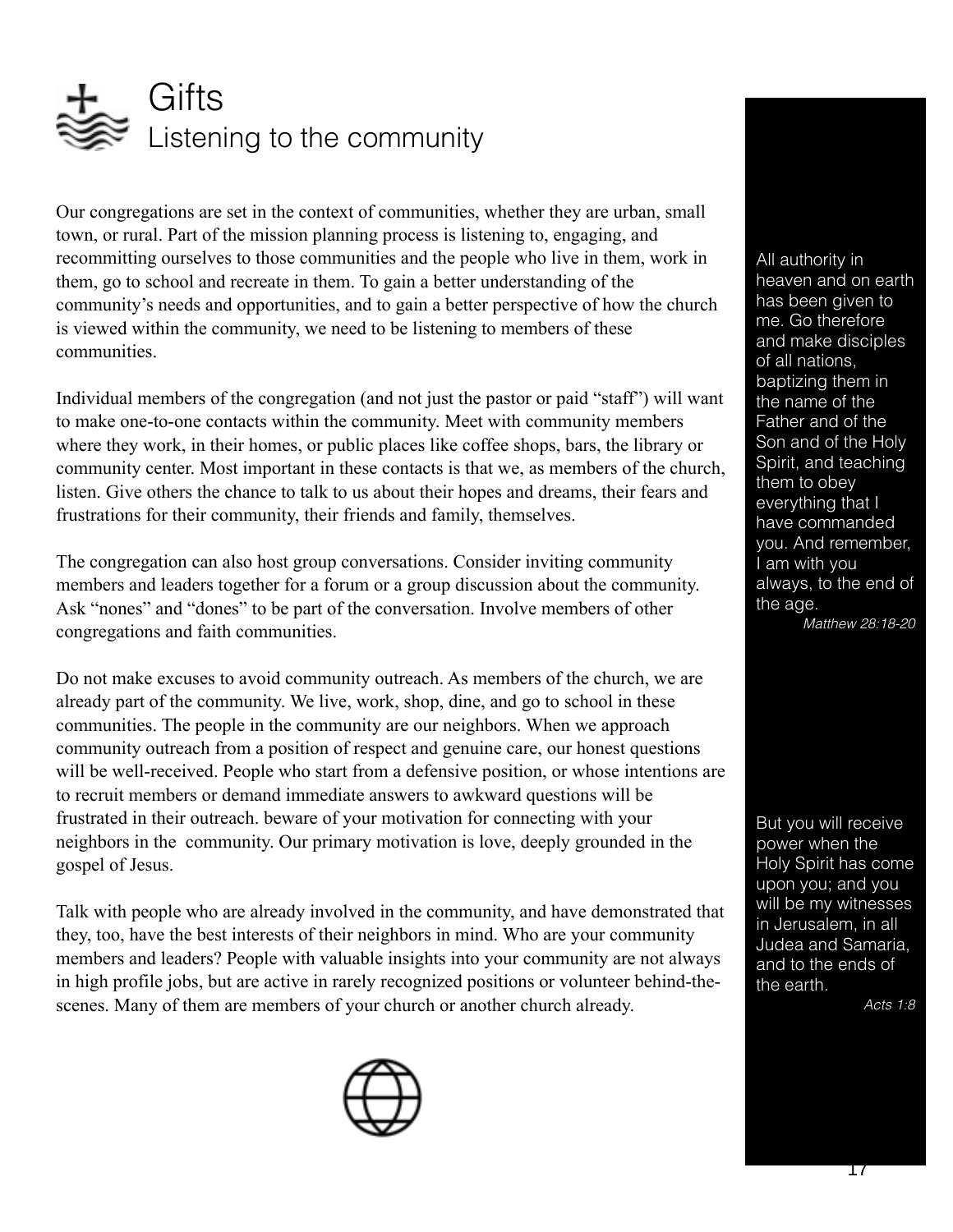

Our congregations are set in the context of communities, whether they are urban, small town, or rural. Part of the mission planning process is listening to, engaging, and recommitting ourselves to those communities and the people who live in them, work in them, go to school and recreate in them. To gain a better understanding of the community's needs and opportunities, and to gain a better perspective of how the church is viewed within the community

Individual members of the congregation (and not just the pastor or paid "staff") will want to make one-to-one contacts within the community. Meet with community members where they work, in their homes, or public places like coffee shops, bars, the library or community center. Most important in these contacts is that we, as members of the church, listen. Give others the chance to talk to us about their hopes and dreams, their fears and frustrations for their community, their friends and family, themselves.

The congregation can also host group conversations. Consider inviting community members and leaders together for a forum or a group discussion about the community. Ask "nones" and "dones" to be part of the conversation. Involve members of other congregations and faith communities to join you.

Do not make excuses to avoid community outreach. As members of the church, we are already part of the community. We live, work, shop, dine, and go to school in these communities. The people in the community are our neighbors. When we approach community outreach from a position of respect and genuine care, our honest questions will be well-received. People who start from a defensive position, or whose intentions are to recruit members or demand immediate answers to awkward questions will be frustrated in their outreach. beware of your motivation for connecting with your neighbors in the community. Our primary motivation is love, deeply grounded in the gospel of Jesus.

Talk with people who are already involved in the community, and have demonstrated that they, too, have the best interests of their neighbors in mind. Who are your community members and leaders? People with valuable insights into your community are not always in high profile jobs, but are active in rarely recognized positions or volunteer behind-thescenes. Many of them are members of your church or another church already.



Stir up in your people the gift of your Holy Spirit: the spirit of wisdom and understanding, the spirit of counsel and might, the spirit of knowledge and the fear of the Lord, the spirit of joy in your presence, both now and forever. Amen.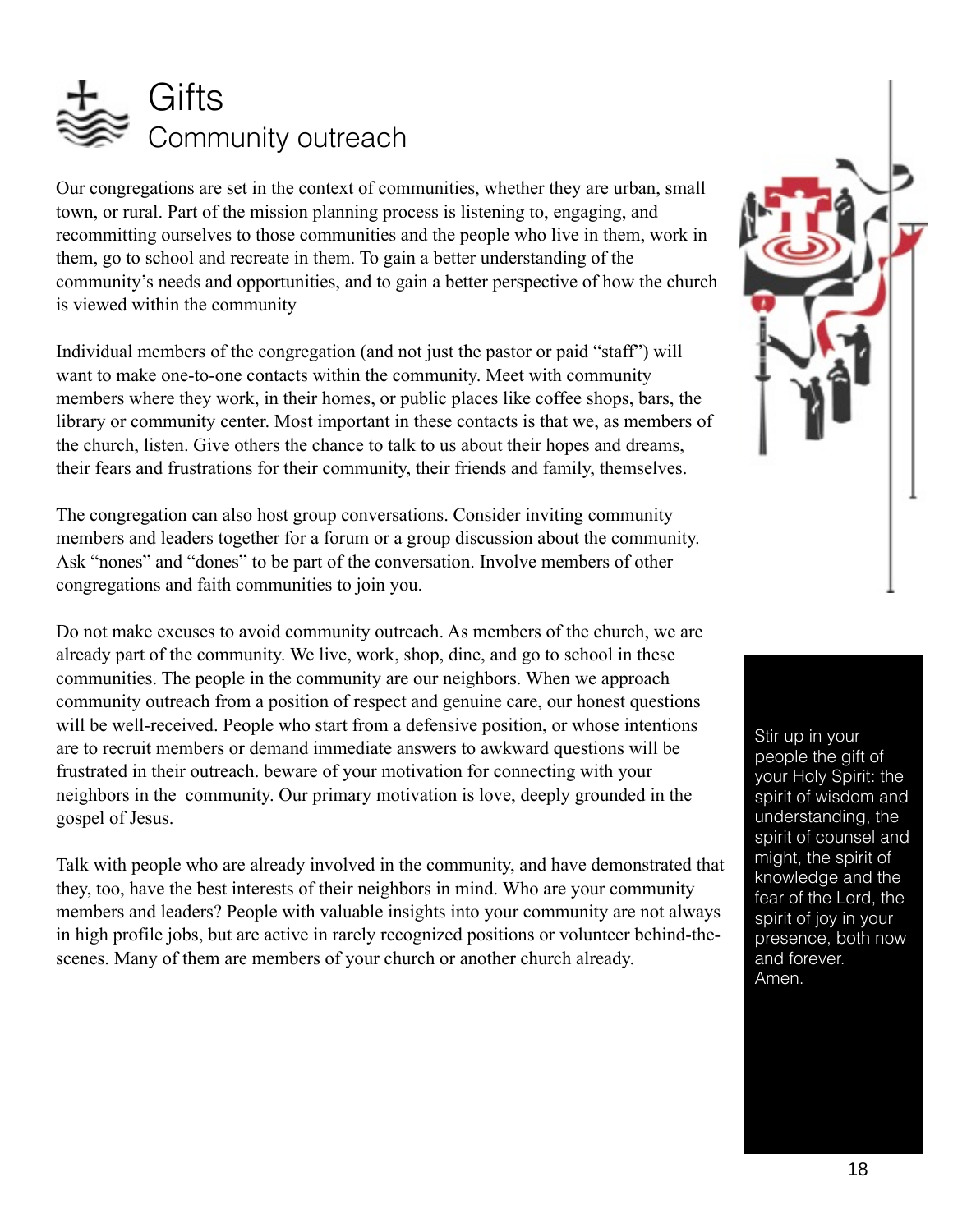

Addiction Prevention and Recovery Groups DARE AA, Alanon, Gamanon

Community Support Groups Friends of the Library Park Advisory Council

Animal Care Groups Humane Society

Anti-crime Groups Neighborhood Watch Police Department

Business Organizations **Rotary** Chamber of Commerce

Charitable Groups Hospital Auxiliary United Way

Cultural Groups Community Choir Drama/ Theater Groups

Disability/ Special Needs Groups Local Mental Health Association

Education Groups Parent-Teacher Associations School Board

Elderly Groups Seniors Clubs Nursing Homes

Environmental Groups **Recycling** Parks and Recreation

Family Support Groups Early Childhood Family Education LaLeche League

Health and Fitness Groups Fitness Clubs Portico

Heritage Groups Historical Society Sons of Norway

Hobby Groups Arts and Crafts Center Garden Club Men's Groups Boy Scouts Shriner's Mentoring Groups After School Programs Mutual Support Groups Grief Support Groups Cancer Survivors Political Organizations Democratic & Republican Offices City Council Members Office of the Mayor Recreation Groups Bowling Leagues Softball/ Baseball Leagues Hunting & Rifle Associations Religious Groups Other churches Other religious groups Service Clubs Lions Club Kiwanis Social Cause/ Advocacy Groups Soup Kitchen Safe House Union Groups North East Area Labor Council United Steel Workers Veterans' Groups American Legion VFW Women's Groups American Association of University Women Girl Scouts Youth Groups Little Leagues 4 H Key Club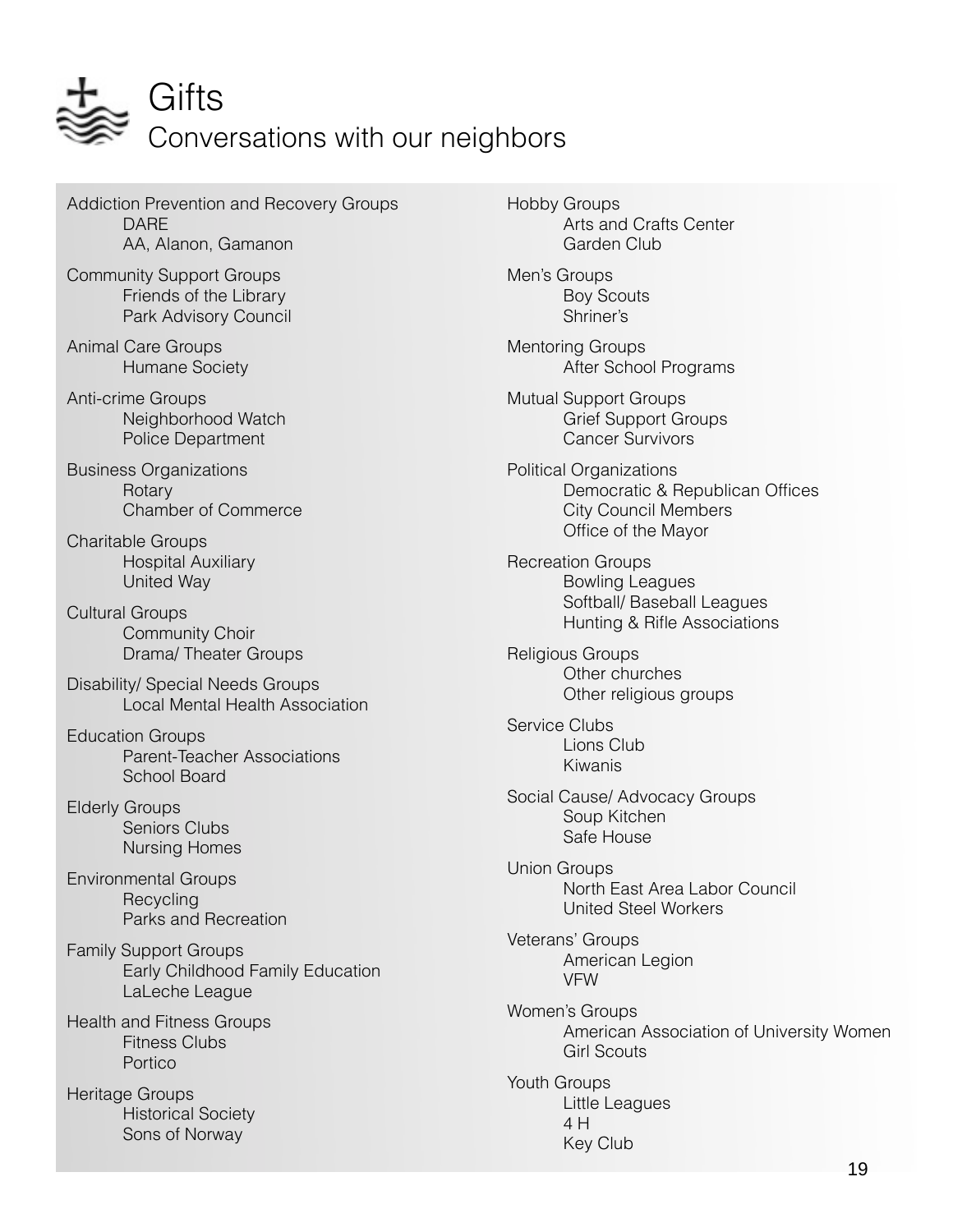

Mission planning requires us to listen to God, to the church, and especially to our neighbor. The church exists to bear witness to the good news of Christ in the world. In our changing context, we must always strive to connect with the people in our communities and carefully listen to the needs and concerns of our neighbors in order to effectively proclaim the gospel in both word and deed.

Reaching out into the community, we listen with deep compassion and interest to our neighbors' responses to the following (or similarly inquisitive) questions:

"When you hear the words "Fill-in-the-blank" Lutheran Church, what comes to mind? What do you know about this congregation?"

Does your neighbor know about your church? If so, what do they know? Does your congregation have a reputation for being a center for mission and a community of good works?

"What are the most pressing needs of this community? What needs to happen here?"

What do people in the neighborhood or area surrounding your church see happening in the community? What needs to change? What needs attention?

"How do you think the church (or *Fill-in-the-blank Lutheran Church*) might help meet those needs? How can we be better partners in the community?"

You may receive significant help in defining your church's mission by listening to the community members. Is there some need that might be met by using or re-purposing one of your church's assets?

By listening, perhaps you simply learn from these community members what it is they believe the church should be doing, however realistic or unrealistic that might be. You are collecting information and laying the foundation for relationships beyond the four walls of the building. You are connecting to listen, and listening to connect.

"We are a church first. And at the heart of what we do is worship, and the heart of that is Jesus Christ. We are church for the sake of the world. We weren't redeemed to just think good thoughts of Jesus Christ. We're supposed to be out there, helping to bring about the abundant life." *Presiding Bishop* 

*Elizabeth Eaton*

"This is Christ's church. There is a place for you here. We are the church that shares a living, daring confidence in God's grace. Liberated by our faith, we embrace you as a whole person— questions, complexities and all. Join us as we do God's work in Christ's name for the life of the world." *Evangelical Lutheran Church in America*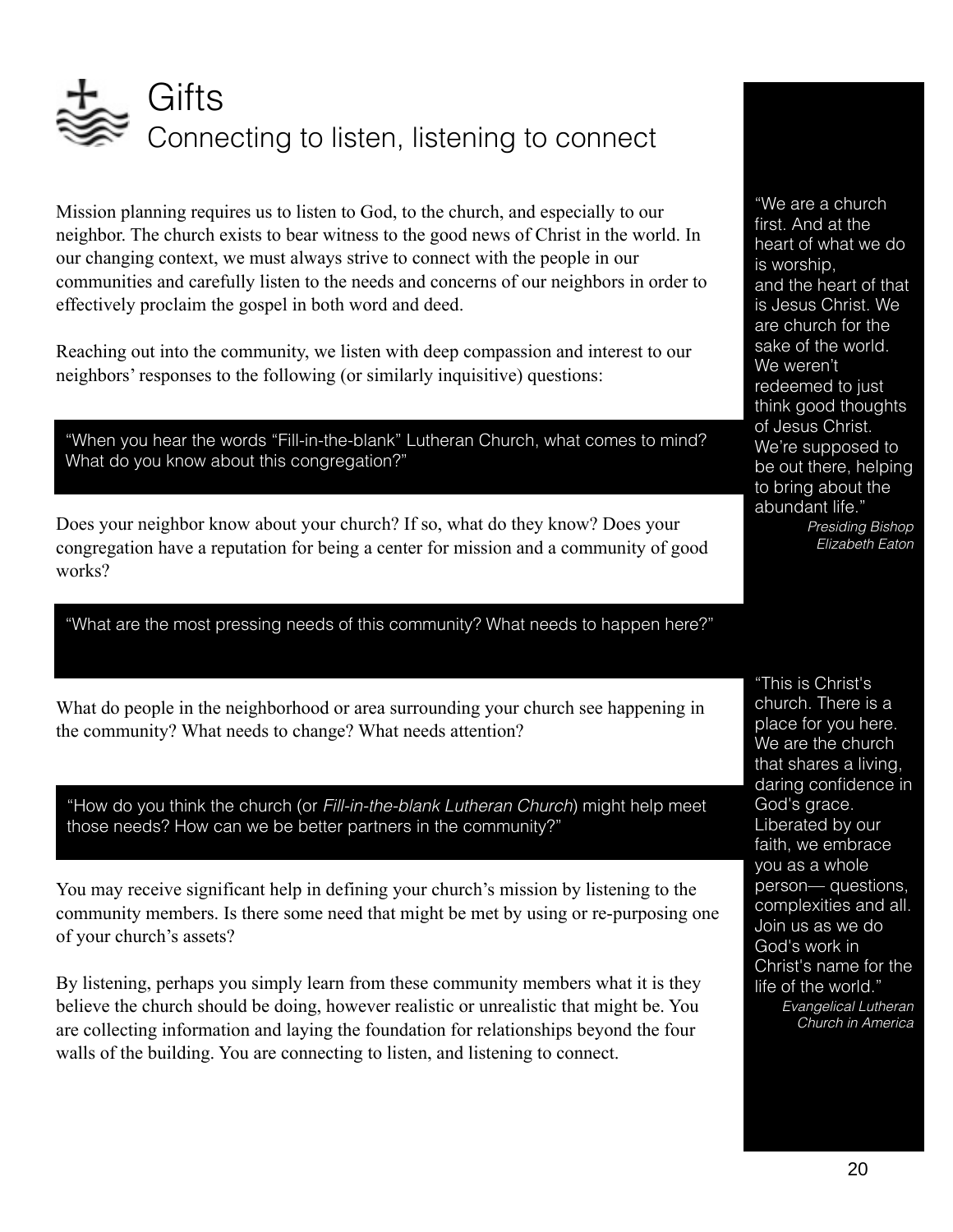

What is God's will for this community? How will God use us and our gifts in mission? What are our goals as a congregation?

Asset mapping is an important piece when a congregation begins to establish missional goals. When we begin with assets, and not deficits, we have a more positive outlook on our situation and we are able to focus on working with what God has given us, the gifts we already have - rather than what we can't do because of the things (people, resources, etc) that we don't seem to have.

Invite members to form small groups to focus on the congregation's assets. Make an inventory of the assets under every category of the congregation's work (use the faith practices or existing committee categories as a guide). Ask the participants to list as many of the congregation's assets under each category: these might be people, events, ministries, funds, locations, etc.. Talk about which of these assets is especially helpful in advancing the gospel. Who is it intended to reach? How effective is it? Can it become a better tool for our witness to the community?

There is no one way a congregation must go about asset mapping. You may want to consider using one of these excellent resources for asset mapping:

*The Great Permission: An Asset-Based Field Guide for Congregations* from the ELCA: [http://resources.elca.org/Stewardship-Great\\_Permission\\_Asset-based\\_Field\\_Guide.html](http://resources.elca.org/Stewardship-Great_Permission_Asset-based_Field_Guide.html)

From *The Power of Asset Mapping: How Your Congregation Can Act on Its Gifts* by Luther K. Snow (the Alban Institute): [https://alban.org/uploadedFiles/Alban/Bookstore/pdf/resources/Asset\\_Mapping/](https://alban.org/uploadedFiles/Alban/Bookstore/pdf/resources/Asset_Mapping/resource2.pdf) [resource2.pdf](https://alban.org/uploadedFiles/Alban/Bookstore/pdf/resources/Asset_Mapping/resource2.pdf)

From *Some Basic Asset mapping Instructions* by Dave Daubert on the South Dakota Synod's website: [https://www.google.com/](https://www.google.com/url?sa=t&rct=j&q=&esrc=s&source=web&cd=3&cad=rja&uact=8&ved=0ahUKEwiJyM2n8frLAhVFFx4KHdEMAykQFggsMAI&url=http%3A%2F%2Fwww.sdsynod.org%2Fwp-content%2Fuploads%2F2012%2F05%2Fasset-mapping-guide.pdf&usg=AFQjCNFFrLsPk3qEdYKXq6GUPuNYv53csA)

Through using this asset mapping process, and with significant input from as many members of the church as possible, clear themes will begin to develop: certain gifts or ministries will consistently be raised up as important to the mission of the congregation; new ideas or topics for ministry will emerge. These are the points to reconsider as the congregation listens to the community around the church and begins to form goals for the congregations future.



What is an assetbased approach?

An asset way of thinking and behaving helps God's people move past problems and toward opportunities.

Needs don't disappear in assetbased planning. They're just not the place to start, nor the place to get stuck.

This approach helps people name their assets. Then they can begin to know and value themselves better.

*The Great Permission*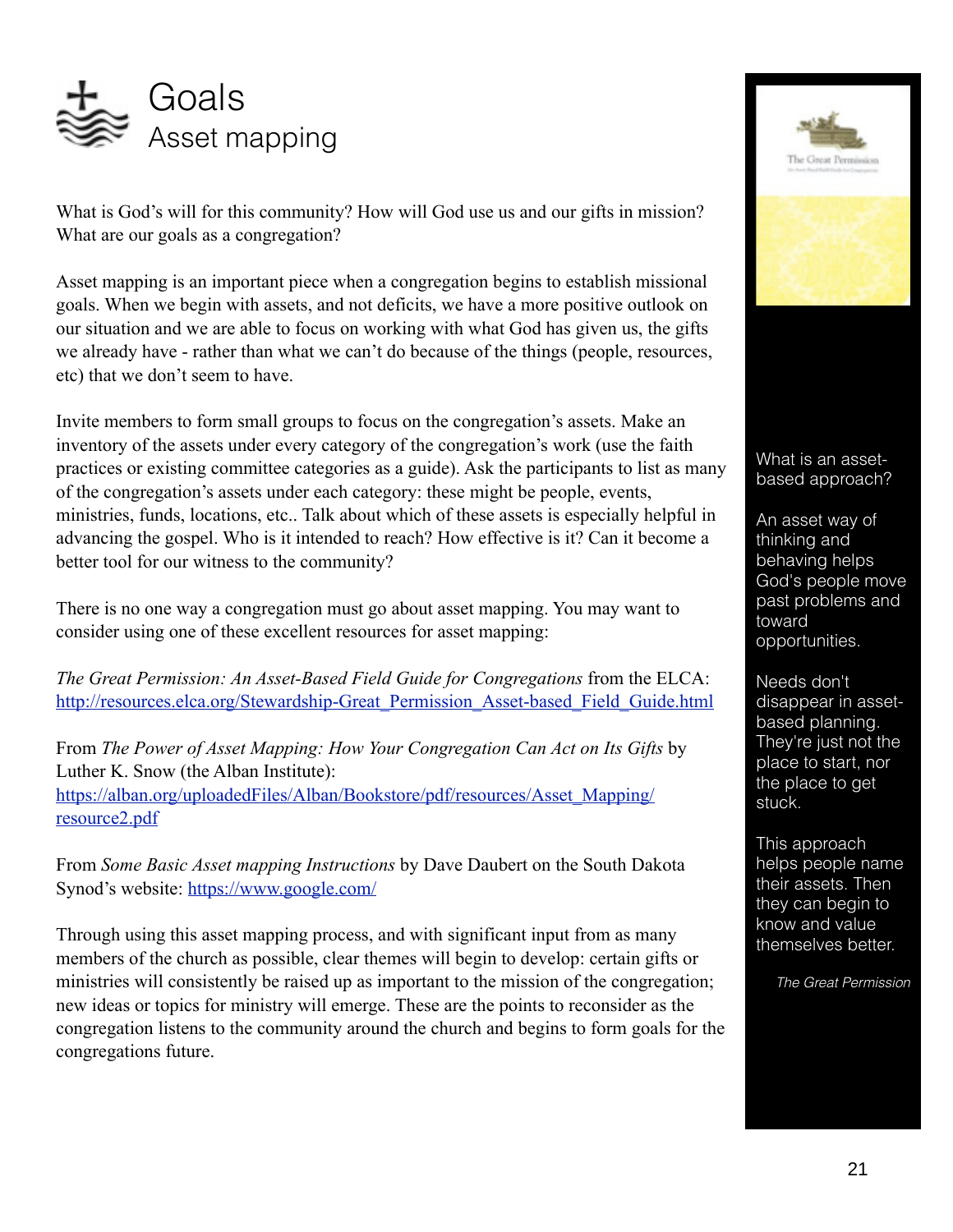

#### Worship

How do we worship God? How do we extend our worship beyond the gathered assembly? How might we renew the Word and Sacrament ministry of this congregation? What would liturgical renewal look like here?

#### **Study**

How do we promote and offer life-long learning to the members of this congregation? How do we teach the faith in this time of constant change? Who is involved in studying?

#### Pray

How do we pray for our members, the community, and the world? How do we promote individual and communal spiritual practices? Is our congregation in need of a spiritual renewal?

#### Give

How do we ask for gifts in this congregation? How and where do we spend money? How are we making faithful decisions about our financial planning? Is stewardship a year-round ministry here?

#### Serve

How do members serve within this congregation? How do members serve beyond the congregation in the immediate and wider community? How do we live out Jesus' command to love one another? Are we promoting servant leadership or asking for volunteers?

#### Encourage

How do we experience and extend fellowship to others? How do we reach out to members and others in difficult times? Are we hospitable, inclusive and caring here?

#### Invite

How do we invite people to join our church? How do we assimilate people into the ministries of this congregation? What is our evangelism strategy here? Do we understand the difference between inviting and welcoming?

#### Lead

How do we organize and equip our leadership? How can we connect all of our committees and organizations to the mission of the church? What do we do to encourage our pastor/ rostered leader? Do we understand administration as a ministry here?

These faith practices provide a guide for congregations, planning teams, and individuals as they consider the core activities or characteristics of a life of Christian discipleship. Consider using the questions under each of these marks of discipleship as the main categories to talk about your congregation's current assets and their goals for the future. Perhaps there are other faith practices you organize around in your context. Feel free to add, blend, or remove categories as it makes sense for your planning process. These conversations are an important part of forming realistic goals.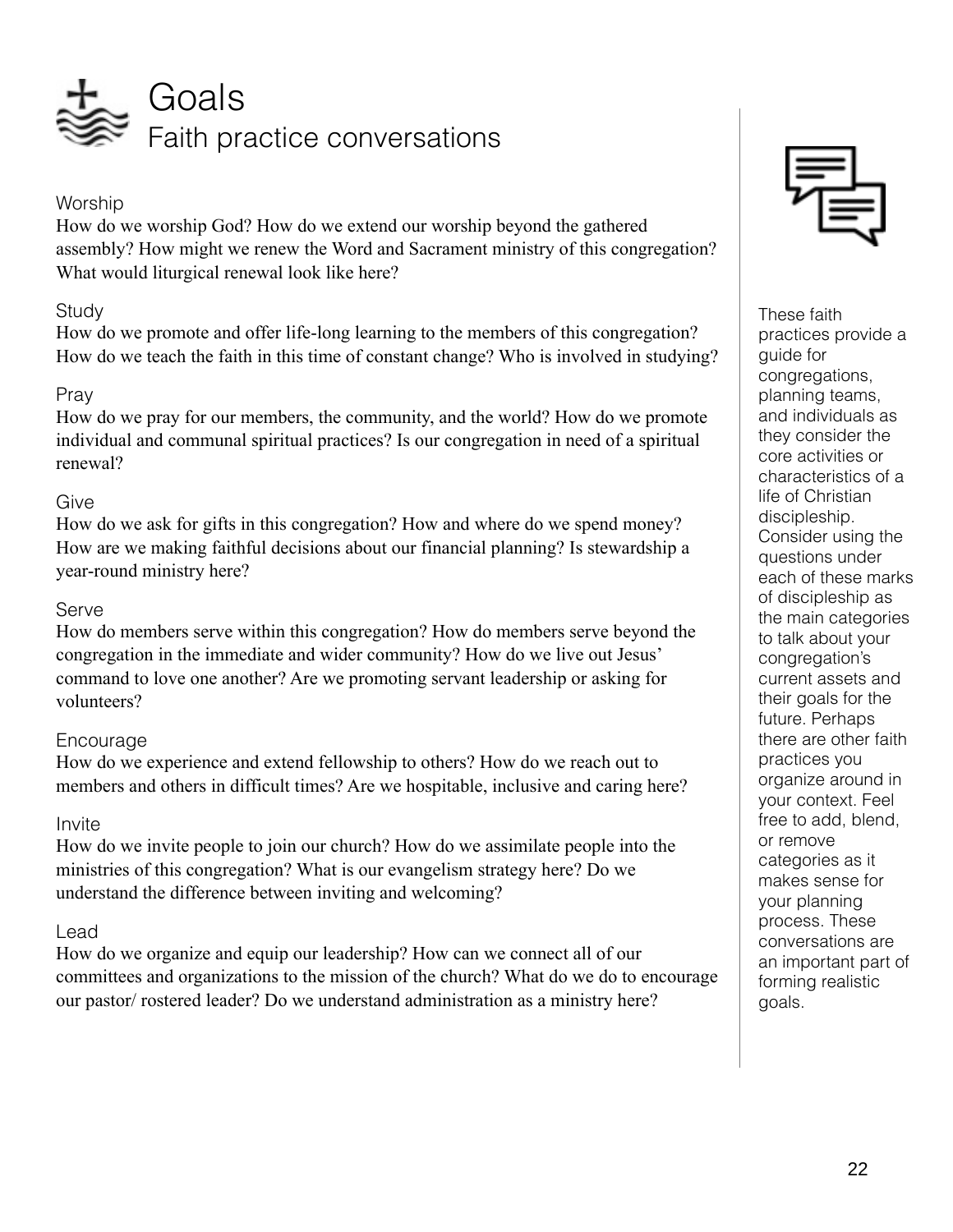# Guide Writing and submitting a mission plan

When a planning team has led a congregation through the process of listening to God, the church, and the world, and has spent time discerning what God is calling them to focus on, invest in, learn about, and act on, they are ready to create a mission plan. The plan itself is a document that they will use to give focus and guidance to the pastor and council as they continue to lead the congregation in its missional activity.

Once written, the team should present their mission plan to the council for approval. The council may want to present the plan to the congregation for approval, as well. This is not necessarily required, unless the plans include major changes to the congregation's mission, practices, property or staffing, or if pursuing the plan requires a financial commitment beyond the council's ability to approve.

The mission plan would become a central document at staff meetings, council, and committee meetings, and at other times when priorities are made, ministries are evaluated, events are planned, or decisions about the assets of the congregation are made, etc.. The written plan helps keep the work of the church intentionally focused on the work of God that has been discerned through this process.

The pastor of the congregation should forward a copy of the written mission plan onto the bishop of the synod. The bishop plans to use these plans, not only as evidence of the congregation's commitment to vital, gospel-focused work in their context, but as a tool to encourage other congregations who are involved in this planning process. Plans might be shared (anonymously if so desired by the pastor) to demonstrate the variety of innovative ministries happening around our synod, and how teams of committed leaders can instill a spirit of interest and excitement in a congregation's life through mission planning.

A congregation's mission plan may be short-term (one to three years) or may be focused on a longer span of time (five- or ten-year goals). Plans may be formally adopted as a continuing resolution in the congregation's governing documents, or they may be used by the leaders of the church as an informal, yet important, tool to focus their everyday work. There is no requirement as to how these plans will be used. The most important aspect of the plan is not that it is completed and filed away at the synod office, but that it is developed and used in the congregation, bringing new energy and hope in the life of the baptized.

What are your hopes for the future of this church?

What drew you to this congregation and what helps you feel connected?

What important things should this church do in the future – in your community and in the world?

Who would you like to see joining your congregation, and how might this happen?

What are the two biggest challenges facing your church right now? Do you have any ideas to address these issues and move us forward?

> *Called Forward Together in Christ*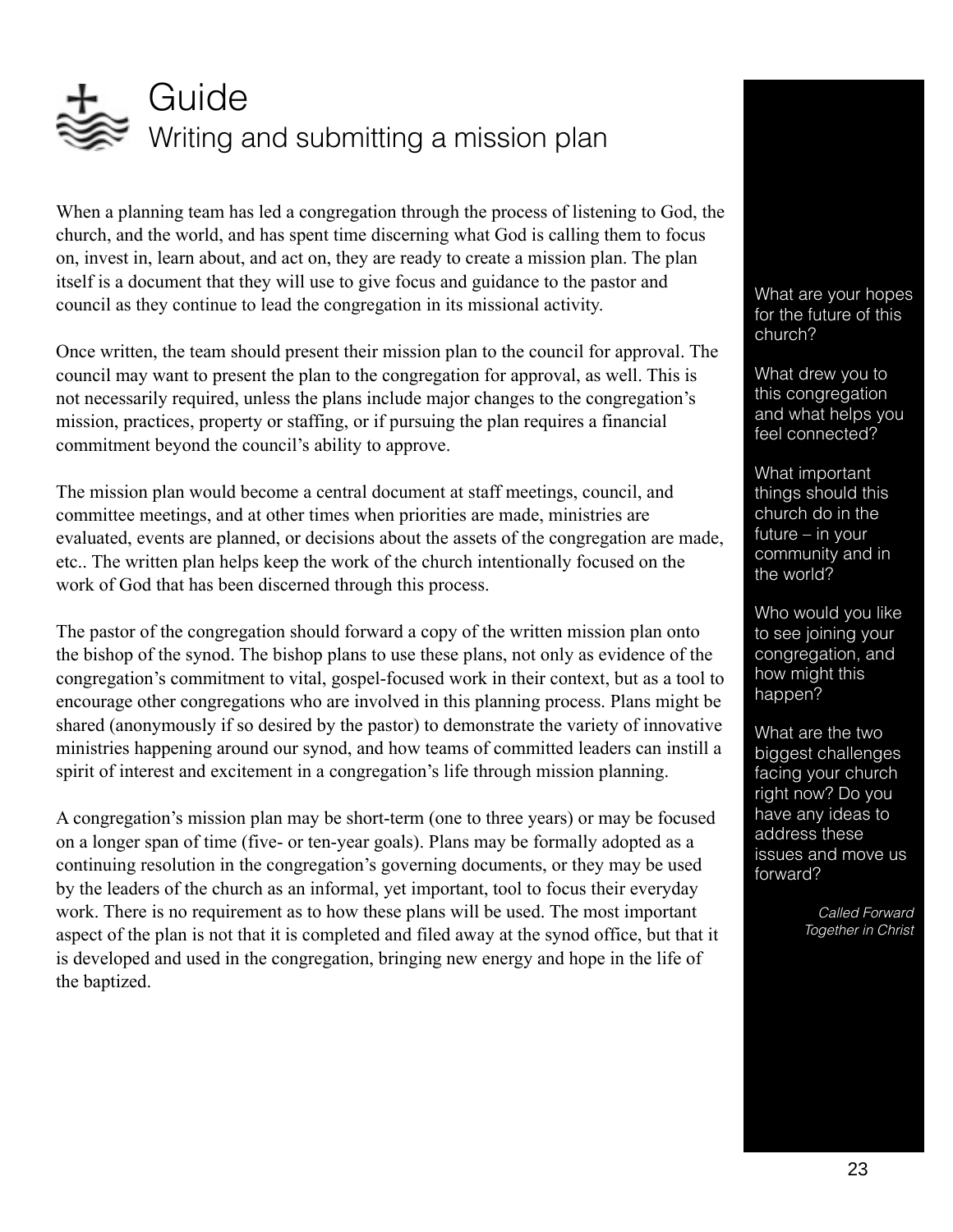

A mission plan should address these main points:

**What** is it the congregation is going to focus on? What is the mission emphasis they will focus on, and specifically, what will they do?

The plan should explain **why** they have chosen this specific focus. What are the reasons for developing or learning more about this ministry or event?

The plan should detail **how** the congregation might go about accomplishing their missional goals.

**Who** is going to be involved? Who is responsible for carrying it out? Who is the intended audience of this ministry?

**When** will the congregation begin to address the missional goals set forth by the team? Is there a timeline you will follow in pursuing your goals?

**How much** will this cost? Is there money budgeted to handle any financial commitments incurred by this mission focus?

How will the congregation **measure** success? Are there clear signs that this mission work is being carried out? Are there signs that it is not happening or creating the intended outcome?

Who will **review** this mission work? Is the planning team responsible for keeping the congregation focused? Is the council or the pastor accountable for the missional leadership in the congregation?

Consider creating your own document, or using the example format on the next page as a guide.

**Claimed** by God's grace for the sake of the world, we are a new creation through God's living word by the power of the Holy Spirit;

**Gathered** by God's grace for the sake of the world, we will live among God's faithful people, hear God's word and share Christ's supper;

**Sent** by God's grace for the sake of the world, we will proclaim the good news of God in Christ through word and deed, serve all people following the example of our Lord Jesus, and strive for justice and peace in all the world.

*Vision of the ELCA*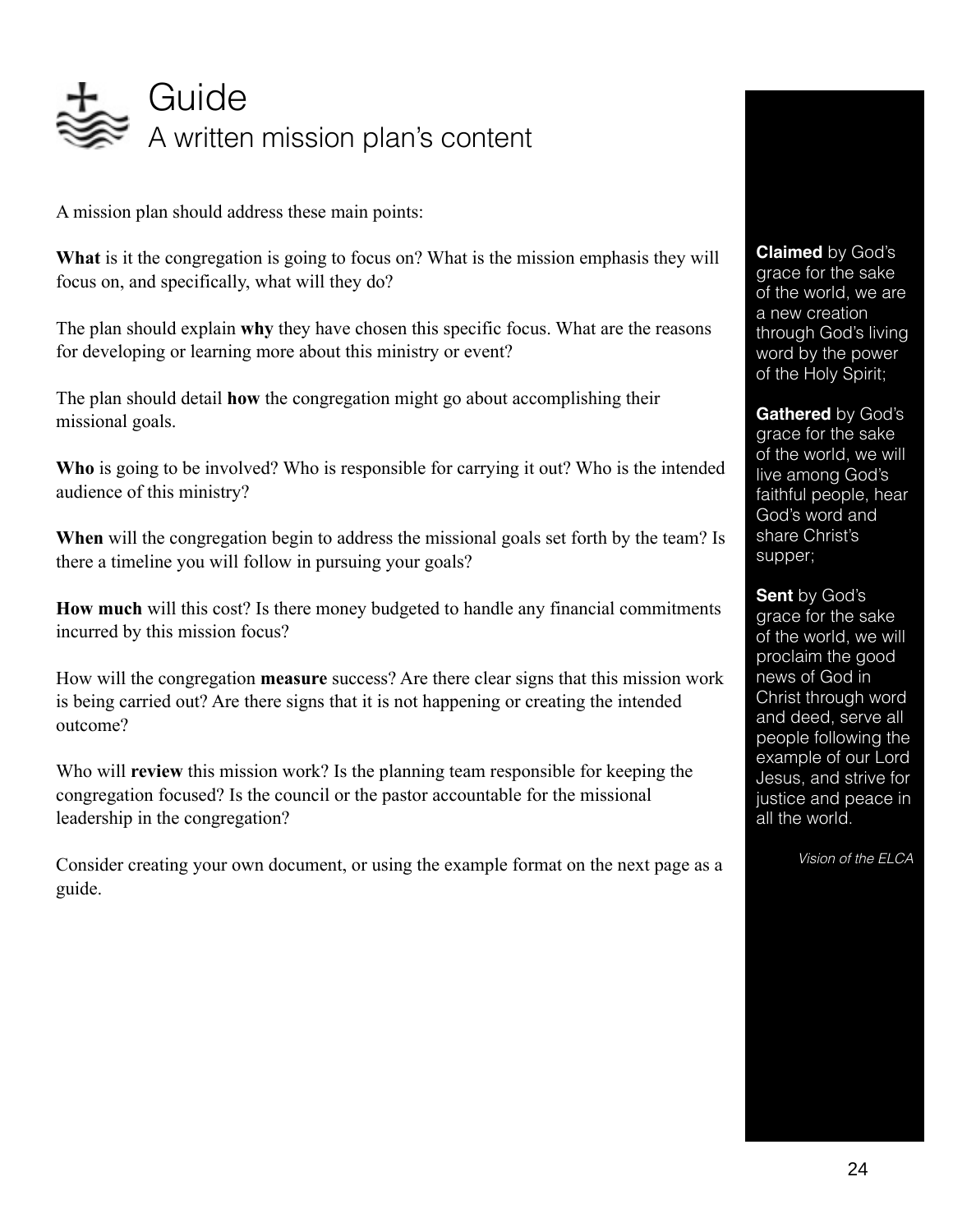

The *mission planning team/ congregation council* of *Name of Congregation - City/ Location* has intentionally worked on, created, and written this mission plan and we submit it to the congregation and to the bishop of the Northeastern Minnesota Synod on *Date*.

#### **WHAT**

Our primary mission emphasis for the next *number of years*, is Specifically, we plan to: *describe what the congregation will undertake in this specific area.*

#### **WHY**

The *mission planning team/ congregation council* has chosen to focus on because: *describe reasons for this primary mission emphasis*.

In order to accomplish *this/ these* goals:

#### **WHO**

 We direct our congregation council with: *specific things the congregation council will do to accomplish this work.*

We direct our *Name of committee/ board* with: *specific things the Name of committee/ board will do to accomplish this work.*

We direct our *pastor/ staff member* with: *specific things the pastor/ staff member will do to accomplish this work.*

We direct *Name of individuals, groups, etc* with: *specific things the Name of individuals, groups, etc will do to accomplish this work.*

#### WHEN

We will begin this process by *Date*. We will receive regular updates on this work *every number of months at meeting/ event.* We hope to have met our goal by *Date*.

#### COST

We will budget *\$ Amount* over the next *number of months/ years* to *fund/ pay for/ invest in* this mission emphasis, specifically in order to cover *education, staffing, advertising, product, etc* costs.

#### MEASURABLE OUTCOMES

We will have met our goal when: *describe some outcomes you would like to see in order to call this mission emphasis a success or a successful attempt/ beginning ...* 

#### ACCOUNTABILITY AND REVIEW

Our congregation council is responsible for pursuing these goals and will review these goals every *number of months at our regularly scheduled council meetings*. We will make a full review of this mission emphasis on *Date*.